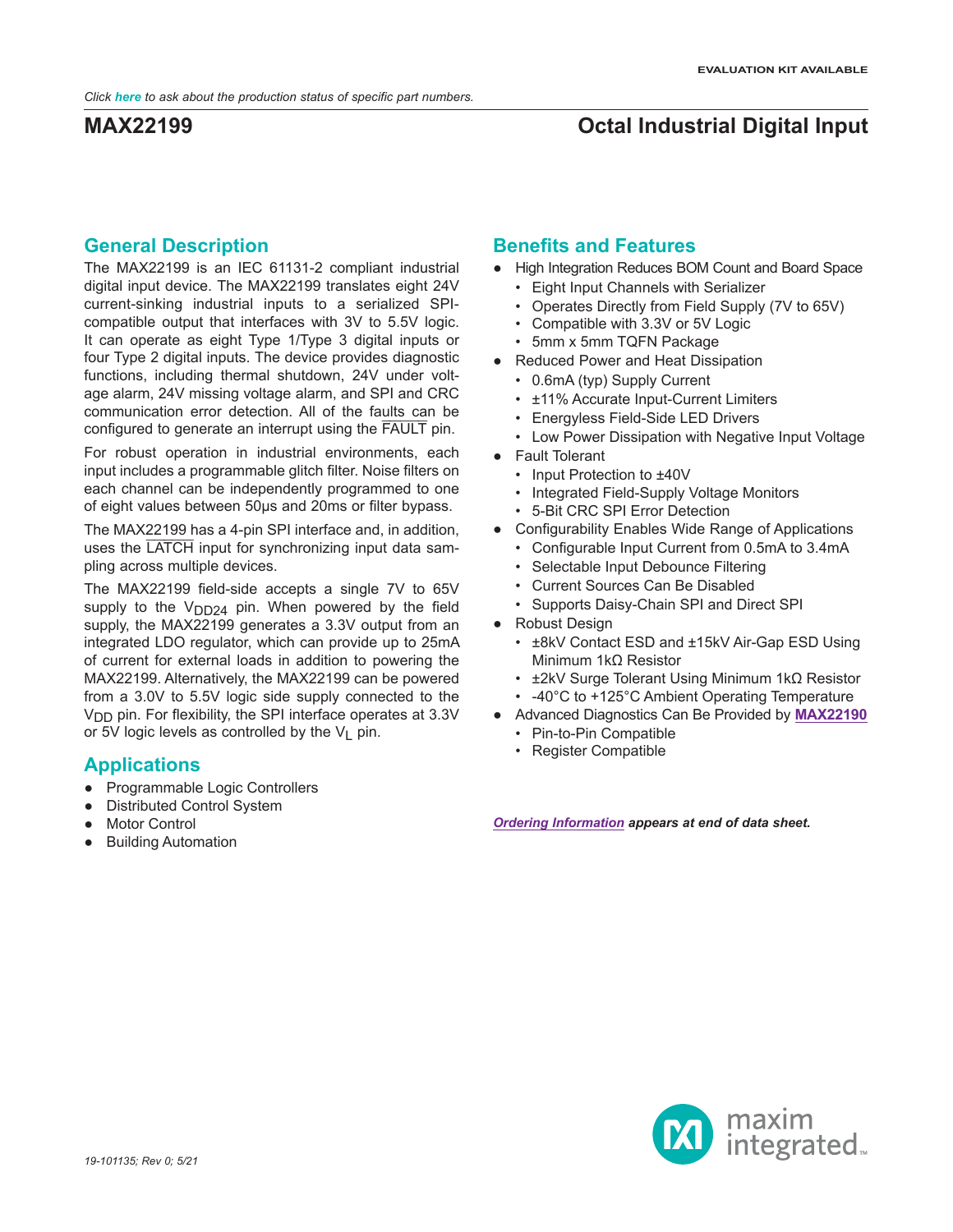

# **Isolated Octal Type 1/3 Digital Input**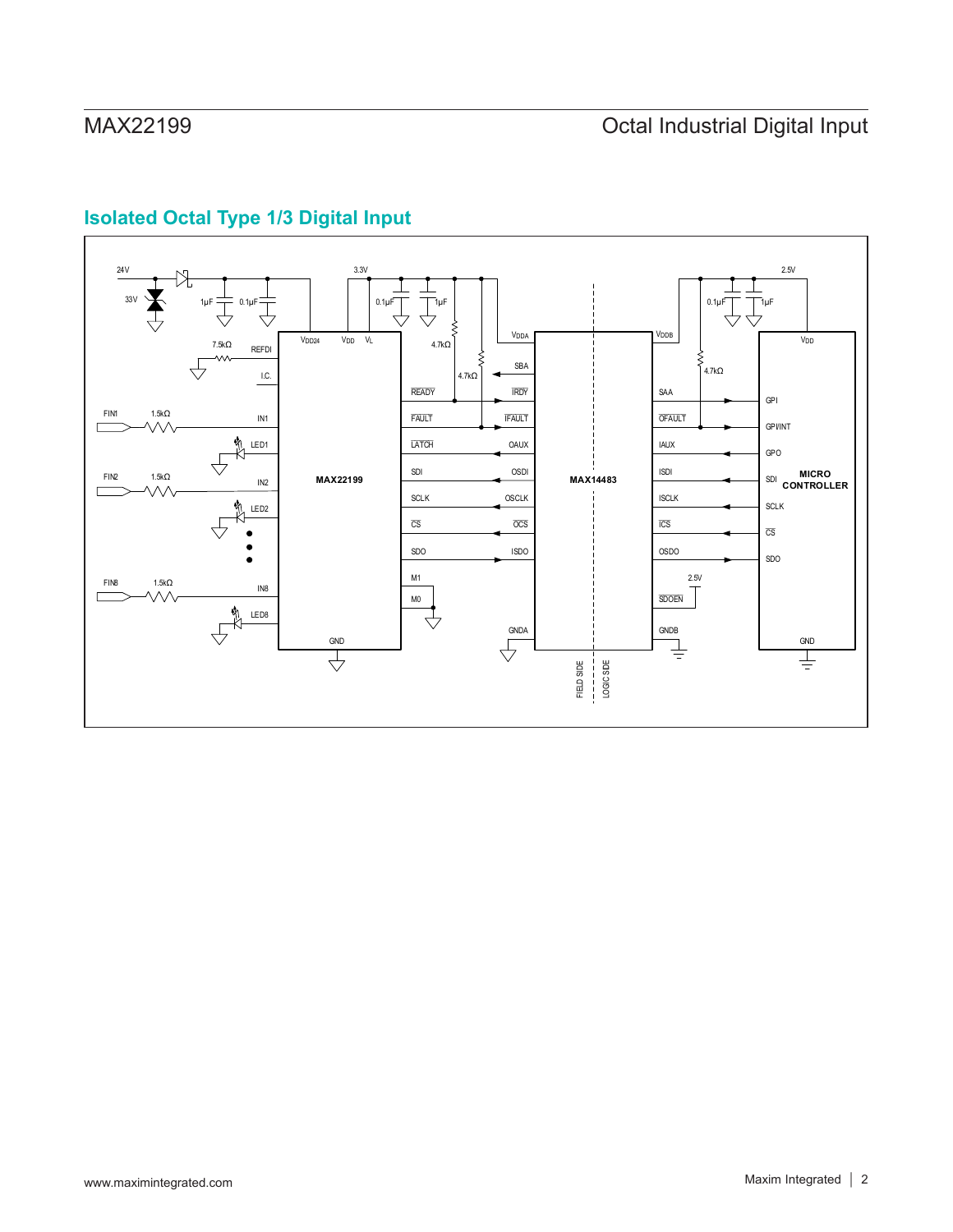# <span id="page-2-1"></span>**Absolute Maximum Ratings**

| Continuous Power Dissipation ( $T_A$ = +70°C) |  |
|-----------------------------------------------|--|
| TQFN (derate at 27.8mW/°C above +70°C) 2222mW |  |
| Operating Temperature Range                   |  |
|                                               |  |
|                                               |  |
|                                               |  |
| Lead Temperature (soldering, 10s)  +300°C     |  |
|                                               |  |
|                                               |  |

*Stresses beyond those listed under "Absolute Maximum Ratings" may cause permanent damage to the device. These are stress ratings only, and functional operation of the device at these or any other conditions beyond those indicated in the operational sections of the specifications is not implied. Exposure to absolute maximum rating conditions for extended periods may affect device reliability.*

# <span id="page-2-0"></span>**Package Information**

| <b>32 TQFN</b>                          |                  |  |  |  |  |
|-----------------------------------------|------------------|--|--|--|--|
| Package Code                            | $T3255+6$        |  |  |  |  |
| <b>Outline Number</b>                   | 21-0140          |  |  |  |  |
| Land Pattern Number                     | 90-0603          |  |  |  |  |
| THERMAL RESISTANCE, MULTILAYER BOARD    |                  |  |  |  |  |
| Junction to Ambient $(\theta_{JA})$     | $36^{\circ}$ C/W |  |  |  |  |
| Junction to Case $(\theta_{\text{JC}})$ | $3^{\circ}$ C/W  |  |  |  |  |

Package thermal resistances were obtained using the method described in JEDEC specification JESD51-7, using a four-layer board. For detailed information on package thermal considerations, refer to **[www.maximintegrated.com/thermal-tutorial](http://www.maximintegrated.com/thermal-tutorial)**.

For the latest package outline information and land patterns (footprints), go to **[www.maximintegrated.com/packages](http://www.maximintegrated.com/packages)**. Note that a "+", "#", or "-" in the package code indicates RoHS status only. Package drawings may show a different suffix character, but the drawing pertains to the package regardless of RoHS status.

# **DC Electrical Characteristics**

V<sub>L</sub> - V<sub>GND</sub> = +3.0V to +5.5V, V<sub>DD</sub> - V<sub>GND</sub> = +3.0V to +5.5V, T<sub>A</sub> = -40°C to +125°C, C<sub>L</sub> = 15pF, unless otherwise noted. Typical values are at  $V_L$  -  $V_{GND}$  = +3.3V,  $V_{DD}$  -  $V_{GND}$  = +3.3V,  $V_{DD24}$  -  $V_{GND}$  = +24V,  $V_{IN}$  = +24V, and T<sub>A</sub> = +25°C. (Note 1)

| <b>PARAMETER</b>                                      | <b>SYMBOL</b>     | <b>CONDITIONS</b>               |                                                                             | <b>MIN</b>     | <b>TYP</b> | <b>MAX</b> | <b>UNITS</b> |  |
|-------------------------------------------------------|-------------------|---------------------------------|-----------------------------------------------------------------------------|----------------|------------|------------|--------------|--|
| <b>POWER SUPPLIES</b>                                 |                   |                                 |                                                                             |                |            |            |              |  |
| Logic Supply Voltage                                  | $V_L$             |                                 |                                                                             | 3.0            |            | 5.5        | $\vee$       |  |
| Logic Supply Current                                  | ı,                | $V_1 = 5.5V$                    | $\overline{\text{CS}}$ = V <sub>L</sub> ,<br>All logic pins static          |                | 13         | 30         | μA           |  |
| <b>Supply Voltage</b>                                 | V <sub>DD24</sub> | Normal operation                |                                                                             | $\overline{7}$ |            | 65         | $\vee$       |  |
|                                                       | V <sub>DD</sub>   | Powered from an external supply |                                                                             | 3.0            |            | 5.5        | $\vee$       |  |
| Supply Current of V <sub>DD24</sub>                   | $I_{DD24}$        | $V_{DD24} = 24V$                | $IN1 - IN8 = 0V$ , LED1-<br>LED8 = GND, SPI static,<br>$REFDI = 7.5kΩ$      |                | 0.6        | 1.2        | mA           |  |
| <b>Supply Current</b><br>Powered From V <sub>DD</sub> | l <sub>DD</sub>   | $V_{DD} = 3.3V$                 | $IN1 - IN8 = 0V$ , LED1-<br>LED8 = GND, SPI static,<br>$REFDI = 7.5k\Omega$ |                | 0.6        | 1.2        | mA           |  |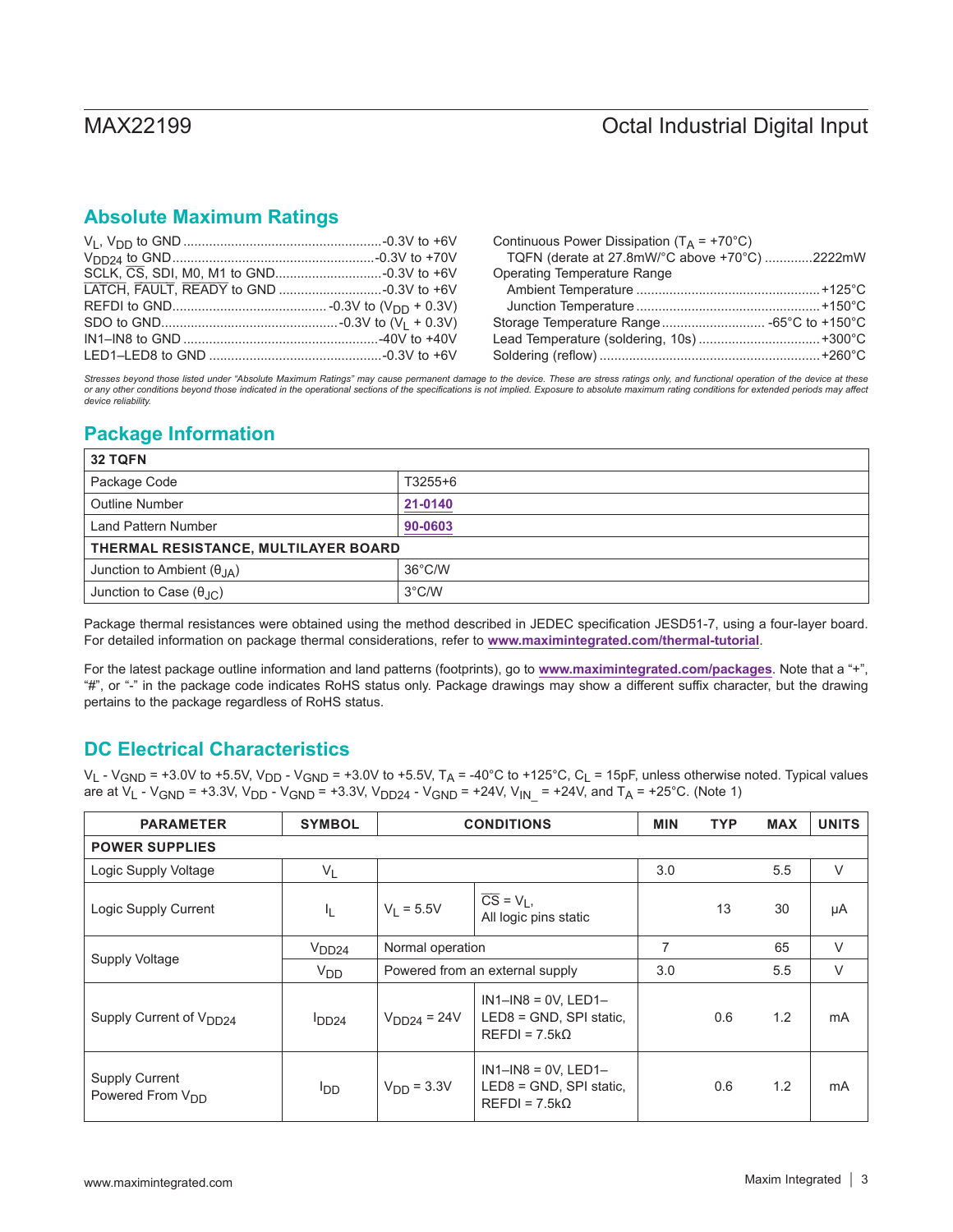# **DC Electrical Characteristics (continued)**

V<sub>L</sub> - V<sub>GND</sub> = +3.0V to +5.5V, V<sub>DD</sub> - V<sub>GND</sub> = +3.0V to +5.5V, T<sub>A</sub> = -40°C to +125°C, C<sub>L</sub> = 15pF, unless otherwise noted. Typical values are at V<sub>L</sub> - V<sub>GND</sub> = +3.3V, V<sub>DD</sub> - V<sub>GND</sub> = +3.3V, V<sub>DD24</sub> - V<sub>GND</sub> = +24V, V<sub>IN\_</sub> = +24V, and T<sub>A</sub> = +25°C. (Note 1)

| <b>PARAMETER</b>                                                      | <b>SYMBOL</b>         | <b>CONDITIONS</b>                                             | <b>MIN</b> | <b>TYP</b>     | <b>MAX</b> | <b>UNITS</b> |
|-----------------------------------------------------------------------|-----------------------|---------------------------------------------------------------|------------|----------------|------------|--------------|
| V <sub>DD</sub> Undervoltage-Lockout<br>Threshold                     | VUVLO                 | $V_{DD}$ rising                                               | 2.4        |                | 2.9        | $\vee$       |
| V <sub>DD</sub> Undervoltage-Lockout<br>Threshold Hysteresis          | VUVHYST               |                                                               |            | 0.07           |            | V            |
| V <sub>DD24</sub> Undervoltage-Lockout<br>Threshold                   | VUVLO24               | V <sub>DD24</sub> rising                                      | 6          |                | 6.8        | $\vee$       |
| V <sub>DD24</sub> Undervoltage-Lockout<br><b>Threshold Hysteresis</b> | VUVHYST24             |                                                               |            | 0.5            |            | $\vee$       |
| VL Undervoltage-Lockout<br>Threshold                                  | <b>VUVLOVL</b>        | $V_I$ rising                                                  | 0.9        |                | 1.6        | V            |
| V <sub>I</sub> Undervoltage-Lockout<br><b>Threshold Hysteresis</b>    | VUVHYSTVL             |                                                               |            | 0.07           |            | $\vee$       |
| Regulator Output Voltage                                              | V <sub>DD</sub>       | $I_{LOAD}$ = 1mA, $V_{DD24} \ge 7V$                           | 3.0        | 3.3            | 3.6        | $\vee$       |
| Line Regulation                                                       | dV <sub>DDLINE</sub>  | $I_{LOAD}$ = 1mA, $V_{DD24}$ = 12V to 24V                     |            | $\mathsf 0$    |            | mV           |
| Load Regulation                                                       | dV <sub>DDLOAD</sub>  | $I_{\text{LOAD}}$ = 1mA to 10mA, $V_{\text{DD24}}$ = 24V      |            | $\overline{4}$ |            | mV           |
| <b>Regulator Current Capability</b>                                   | $I_{DD}$ CC           |                                                               |            |                | 25         | mA           |
| <b>Short-Circuit Current</b>                                          | $I_{DD24}$ SC         | V <sub>DD24</sub> current when V <sub>DD</sub> shorted to GND | 28         |                | 50         | mA           |
| <b>READY</b> Threshold                                                | VREADY                | $V_{DD}$ rising, $V_{DD24} = 0V$                              | 2.4        |                | 2.9        | V            |
| <b>READY</b> Threshold Hysteresis                                     | VREADY HYST           |                                                               |            | 0.07           |            | $\vee$       |
| <b>READY</b> Delay                                                    | <b>READY</b> DELAY    | V <sub>DD</sub> valid to READY low                            |            | 1              |            | ms           |
| <b>SUPPLY ALARMS</b>                                                  |                       |                                                               |            |                |            |              |
| V <sub>DD24</sub> UV Alarm On/Off                                     | VALRMOFFUV            | V <sub>DD24</sub> rising, under voltage                       |            |                | 17         | $\vee$       |
| V <sub>DD24</sub> UV Alarm Off/On                                     | VALRMONUV             | V <sub>DD24</sub> falling, under voltage                      | 15         |                |            | V            |
| Glitch Filter for V <sub>DD24</sub> UV                                |                       |                                                               |            | 3              |            | μs           |
| V <sub>DD24</sub> VM Alarm On/Off                                     | VALRMOFFVM            | V <sub>DD24</sub> rising, missing voltage                     |            |                | 13.9       | V            |
| V <sub>DD24</sub> VM Alarm Off/On                                     | VALRMONVM             | V <sub>DD24</sub> falling, missing voltage                    | 12.1       |                |            | $\vee$       |
| Glitch Filter for V <sub>DD24</sub> VM                                |                       |                                                               |            | 3              |            | μs           |
| <b>TEMPERATURE ALARM</b>                                              |                       |                                                               |            |                |            |              |
| Thermal-Shutdown Threshold                                            | <b>T</b> SHDN         | OTSHDN bit set in FAULT2 register                             |            | 165            |            | $^{\circ}C$  |
| Thermal-Shutdown Hysteresis                                           | T <sub>SHDN_HYS</sub> |                                                               |            | 10             |            | $^{\circ}C$  |
| IN_INPUTS                                                             |                       |                                                               |            |                |            |              |
| Input Threshold Low-to-High                                           | $V$ THIN+             | All inputs, IN1 to IN8                                        |            |                | 6          | V            |
| Input Threshold High-to-Low                                           | $V$ THIN-             | All inputs, IN1 to IN8                                        | 4.4        |                |            | V            |
| Input Threshold Hysteresis                                            | VINHYST               | All inputs, IN1 to IN8                                        |            | 0.8            |            | $\vee$       |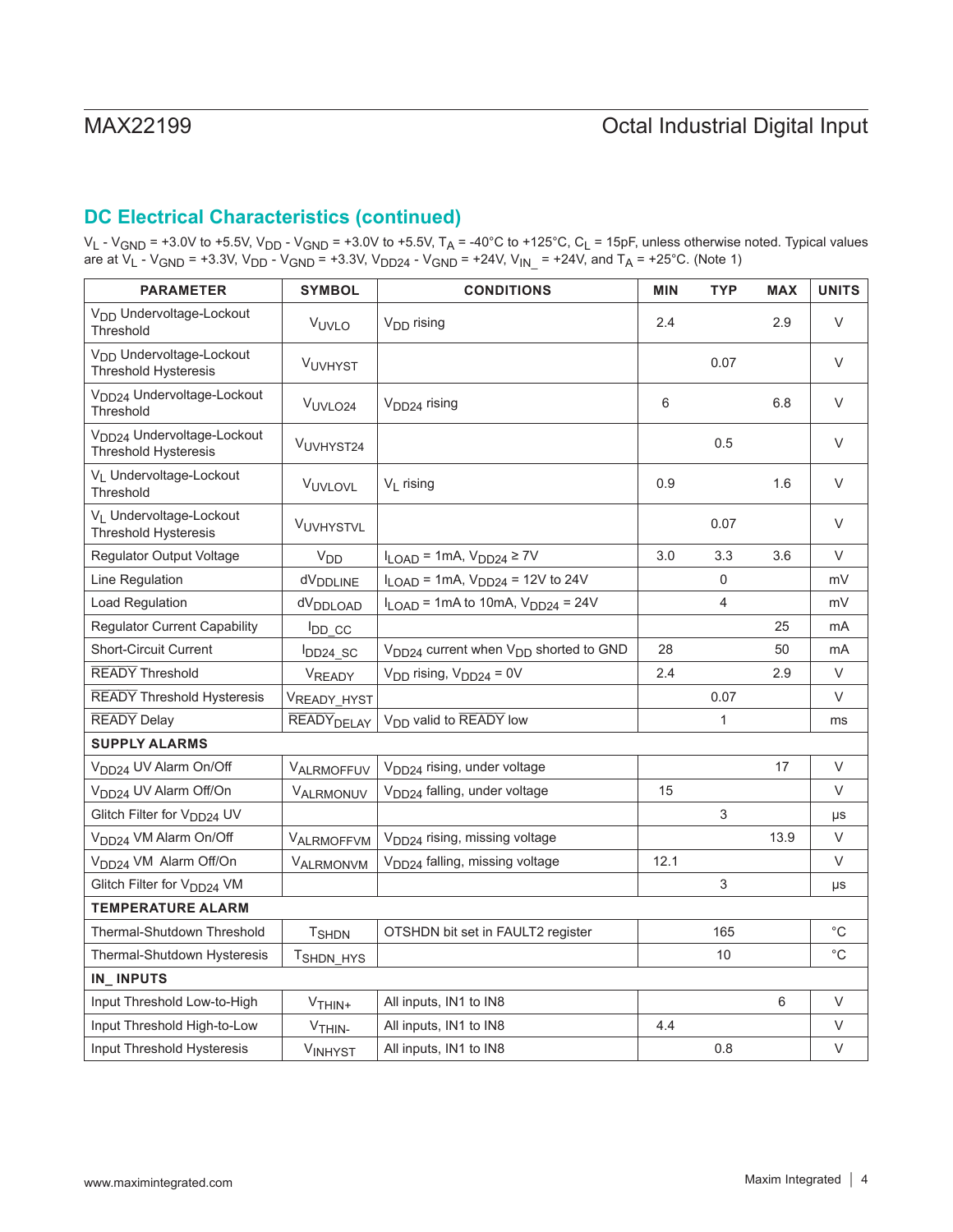# **DC Electrical Characteristics (continued)**

V<sub>L</sub> - V<sub>GND</sub> = +3.0V to +5.5V, V<sub>DD</sub> - V<sub>GND</sub> = +3.0V to +5.5V, T<sub>A</sub> = -40°C to +125°C, C<sub>L</sub> = 15pF, unless otherwise noted. Typical values are at V<sub>L</sub> - V<sub>GND</sub> = +3.3V, V<sub>DD</sub> - V<sub>GND</sub> = +3.3V, V<sub>DD24</sub> - V<sub>GND</sub> = +24V, V<sub>IN\_</sub> = +24V, and T<sub>A</sub> = +25°C. (Note 1)

| <b>PARAMETER</b>                                                                                                      | <b>SYMBOL</b>       | <b>CONDITIONS</b>                                                               |                             | <b>MIN</b> | <b>TYP</b> | <b>MAX</b> | <b>UNITS</b> |  |
|-----------------------------------------------------------------------------------------------------------------------|---------------------|---------------------------------------------------------------------------------|-----------------------------|------------|------------|------------|--------------|--|
|                                                                                                                       |                     | Channel disabled,                                                               | IN1 to $IN8 = 36V$          |            | 73         |            | μA           |  |
| DI Leakage                                                                                                            | DI LEAK             | $EN = 0$                                                                        | IN1 to $IN8 = 24V$          |            | 42         |            | μA           |  |
| LED_OUTPUTS                                                                                                           |                     |                                                                                 |                             |            |            |            |              |  |
| <b>LED On-State Current</b>                                                                                           | <b>ILEDON</b>       | $R_{REFDI}$ = 7.5k $\Omega$ , $V_{LED}$ = 3V                                    |                             | 1.5        |            |            | mA           |  |
| <b>REFDI</b>                                                                                                          |                     |                                                                                 |                             |            |            |            |              |  |
| <b>REFDI Pin Voltage</b>                                                                                              | VREFDI              | $R_{\text{REFDI}} = 5.2 \text{k}\Omega$ to 36k $\Omega$                         |                             |            | 0.61       |            | V            |  |
| IN_INPUT CURRENT                                                                                                      |                     |                                                                                 |                             |            |            |            |              |  |
|                                                                                                                       |                     |                                                                                 | $R_{REFDI}$ = 7.5k $\Omega$ | 2.10       | 2.35       | 2.60       |              |  |
| Input Current Limit                                                                                                   | <b>INLIM</b>        | $28V > V_{IN} > 5V$                                                             | $R_{REFDI}$ = 5.2k $\Omega$ | 3.05       | 3.39       | 3.71       | mA           |  |
| FIELD INPUT TYPE 1, 3: EXTERNAL SERIES RESISTOR R <sub>IN_</sub> = 1.5k $\Omega$ , R <sub>REFDI</sub> = 7.5k $\Omega$ |                     |                                                                                 |                             |            |            |            |              |  |
| <b>Field Input Threshold</b><br>Low-to-High                                                                           | V <sub>THFIN+</sub> | $R_{REFDI}$ = 7.5k $\Omega$ ,<br>external series resistor $R_{IN} = 1.5k\Omega$ |                             |            |            | 9.9        | $\vee$       |  |
| Field Input Threshold<br>High-to-Low                                                                                  | V <sub>THFIN-</sub> | $R_{REFDI}$ = 7.5k $\Omega$ ,<br>external series resistor $R_{IN} = 1.5k\Omega$ |                             | 7.4        |            |            | $\vee$       |  |
| Field Input Threshold<br>Hysteresis                                                                                   | VFINHYST            | $R_{REFDI}$ = 7.5k $\Omega$ ,<br>external series resistor $R_{IN} = 1.5k\Omega$ |                             |            | 0.9        |            | $\vee$       |  |
| FIELD INPUT TYPE 2: EXTERNAL SERIES RESISTOR R <sub>IN</sub> = 1k $\Omega$ , R <sub>REFDI</sub> = 5.2k $\Omega$       |                     |                                                                                 |                             |            |            |            |              |  |
| <b>Field Input Threshold</b><br>Low-to-High                                                                           | V <sub>THFIN+</sub> | $R_{REFDI}$ = 5.2k $\Omega$ ,<br>external series resistor $R_{IN} = 1k\Omega$   |                             |            |            | 9.9        | $\vee$       |  |
| Field Input Threshold<br>High-to-Low                                                                                  | V <sub>THFIN-</sub> | $R_{REFDI}$ = 5.2k $\Omega$ ,<br>external series resistor $R_{IN} = 1k\Omega$   |                             | 7.4        |            |            | $\vee$       |  |
| Field Input Threshold<br>Hysteresis                                                                                   | VFINHYST            | $R_{REFDI}$ = 5.2k $\Omega$ ,<br>external series resistor $R_{IN} = 1k\Omega$   |                             |            | 0.9        |            | V            |  |
| <b>INPUT FILTER</b>                                                                                                   |                     |                                                                                 |                             |            |            |            |              |  |
|                                                                                                                       |                     | FBP_ = 1: bypass filtering                                                      |                             |            | 2          |            | μs           |  |
|                                                                                                                       |                     | $FBP_ = 0$ , DELAY = 0                                                          |                             |            | 0.05       |            |              |  |
|                                                                                                                       |                     | $FBP_ = 0$ , DELAY = 1<br>$FBP_ = 0$ , DELAY = 2<br>$FBP_ = 0$ , DELAY = 3      |                             |            | 0.1        |            |              |  |
| Input Filter Delay                                                                                                    |                     |                                                                                 |                             |            | 0.4        |            |              |  |
| (See bits DELAY_[2:0] in FLT_                                                                                         | t <sub>BOUNCE</sub> |                                                                                 |                             |            | 0.8        |            |              |  |
| register)                                                                                                             |                     | FBP = 0, DELAY = 4                                                              |                             |            | 1.6        |            | ms           |  |
|                                                                                                                       |                     | $FBP_ = 0$ , DELAY = 5<br>3.2                                                   |                             |            |            |            |              |  |
|                                                                                                                       |                     | $FBP_ = 0$ , DELAY = 6                                                          |                             |            | 12.8       |            |              |  |
|                                                                                                                       |                     | $FBP_ = 0$ , DELAY = 7                                                          |                             |            | 20         |            |              |  |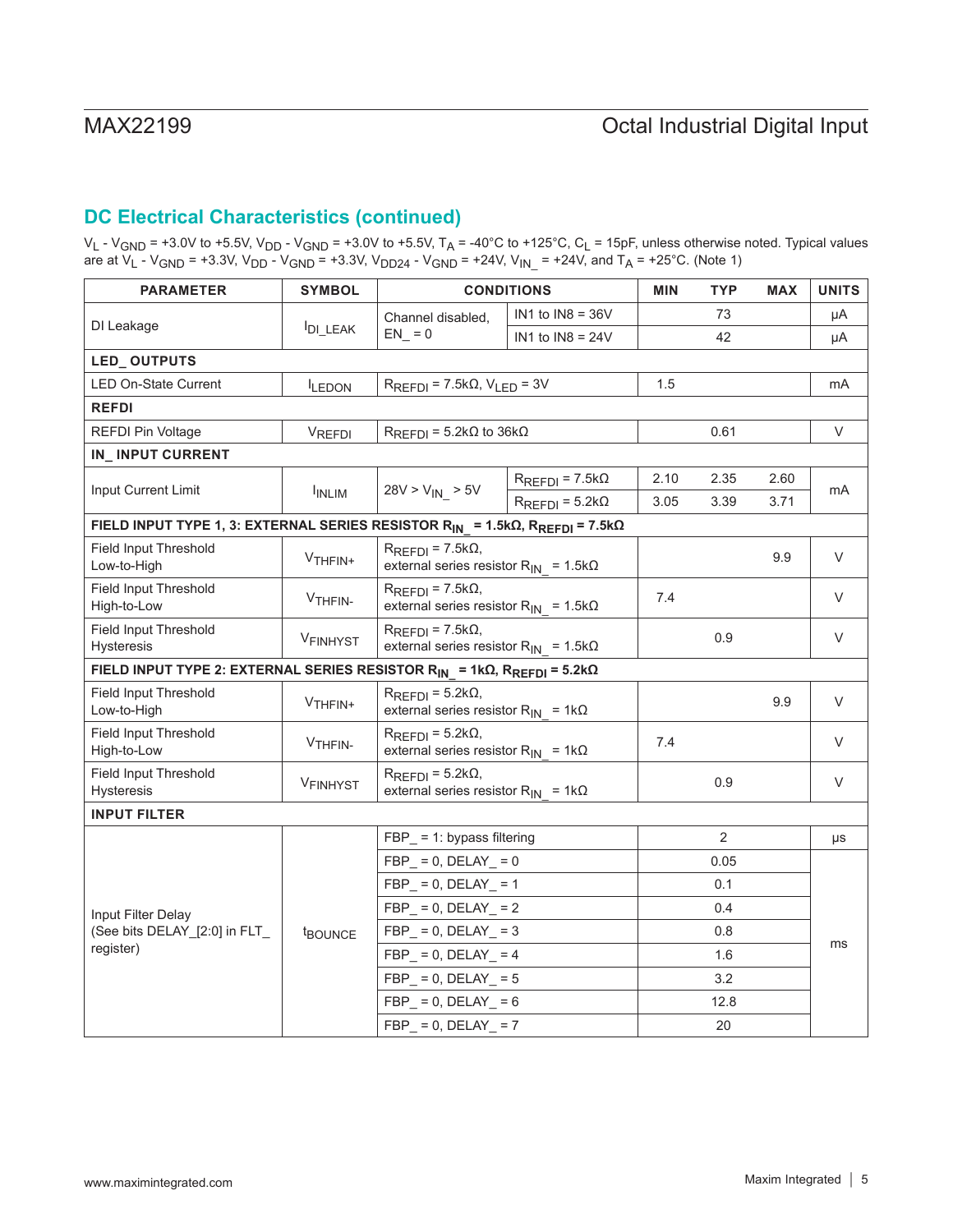# **DC Electrical Characteristics (continued)**

V<sub>L</sub> - V<sub>GND</sub> = +3.0V to +5.5V, V<sub>DD</sub> - V<sub>GND</sub> = +3.0V to +5.5V, T<sub>A</sub> = -40°C to +125°C, C<sub>L</sub> = 15pF, unless otherwise noted. Typical values are at V<sub>L</sub> - V<sub>GND</sub> = +3.3V, V<sub>DD</sub> - V<sub>GND</sub> = +3.3V, V<sub>DD24</sub> - V<sub>GND</sub> = +24V, V<sub>IN\_</sub> = +24V, and T<sub>A</sub> = +25°C. (Note 1)

| <b>PARAMETER</b>                               | <b>SYMBOL</b>   | <b>CONDITIONS</b>                                      | <b>MIN</b>     | <b>TYP</b> | <b>MAX</b>             | <b>UNITS</b> |  |
|------------------------------------------------|-----------------|--------------------------------------------------------|----------------|------------|------------------------|--------------|--|
| <b>DYNAMIC CHARACTERISTICS</b>                 |                 |                                                        |                |            |                        |              |  |
|                                                |                 | Input Filter Bypass mode                               |                | 1000       |                        |              |  |
| Input (IN) Sampling Rate                       | $f_{IN}$        | Input Filter Non-Bypass mode                           |                | 200        |                        | kHz          |  |
| Minimum Detectable IN<br>Pulse Width           | t <sub>PW</sub> | No external capacitors on input pins<br>IN1 to IN8     |                | 3          |                        | μs           |  |
| <b>LATCH Delay</b>                             |                 | Assertion of LATCH or CS until input data<br>is frozen |                | 50         |                        | ns           |  |
| <b>FAULT Minimum Pulse Width</b>               | <b>FAULT PW</b> | FAULT low, pullup 4mA                                  | 0.8            |            |                        | μs           |  |
| <b>LOGIC INTERFACE</b>                         |                 |                                                        |                |            |                        |              |  |
| Input Logic-High Voltage                       | V <sub>IH</sub> | SCLK, CS, SDI, LATCH, M0, M1 relative<br>to GND        | 0.7x<br>$V_L$  |            |                        | $\vee$       |  |
| Input Logic-Low Voltage                        | $V_{IL}$        | SCLK, CS, SDI, LATCH, M0, M1 relative<br>to GND        |                |            | 0.3x<br>V <sub>L</sub> | $\vee$       |  |
| Output Logic-High Voltage                      | V <sub>OH</sub> | SDO, sourcing 4mA                                      | $V_L$ -<br>0.4 |            |                        | $\vee$       |  |
| Output Logic-Low Voltage                       | <b>VOL</b>      | SDO, FAULT, READY sinking 4mA                          |                |            | 0.4                    | V            |  |
| Input Pullup Resistance<br>CS, LATCH           | $R_{PU}$        |                                                        |                | 195        |                        | $k\Omega$    |  |
| Input Pulldown Resistance<br>SCLK, SDI, M1, M0 | $R_{PD}$        |                                                        |                | 195        |                        |              |  |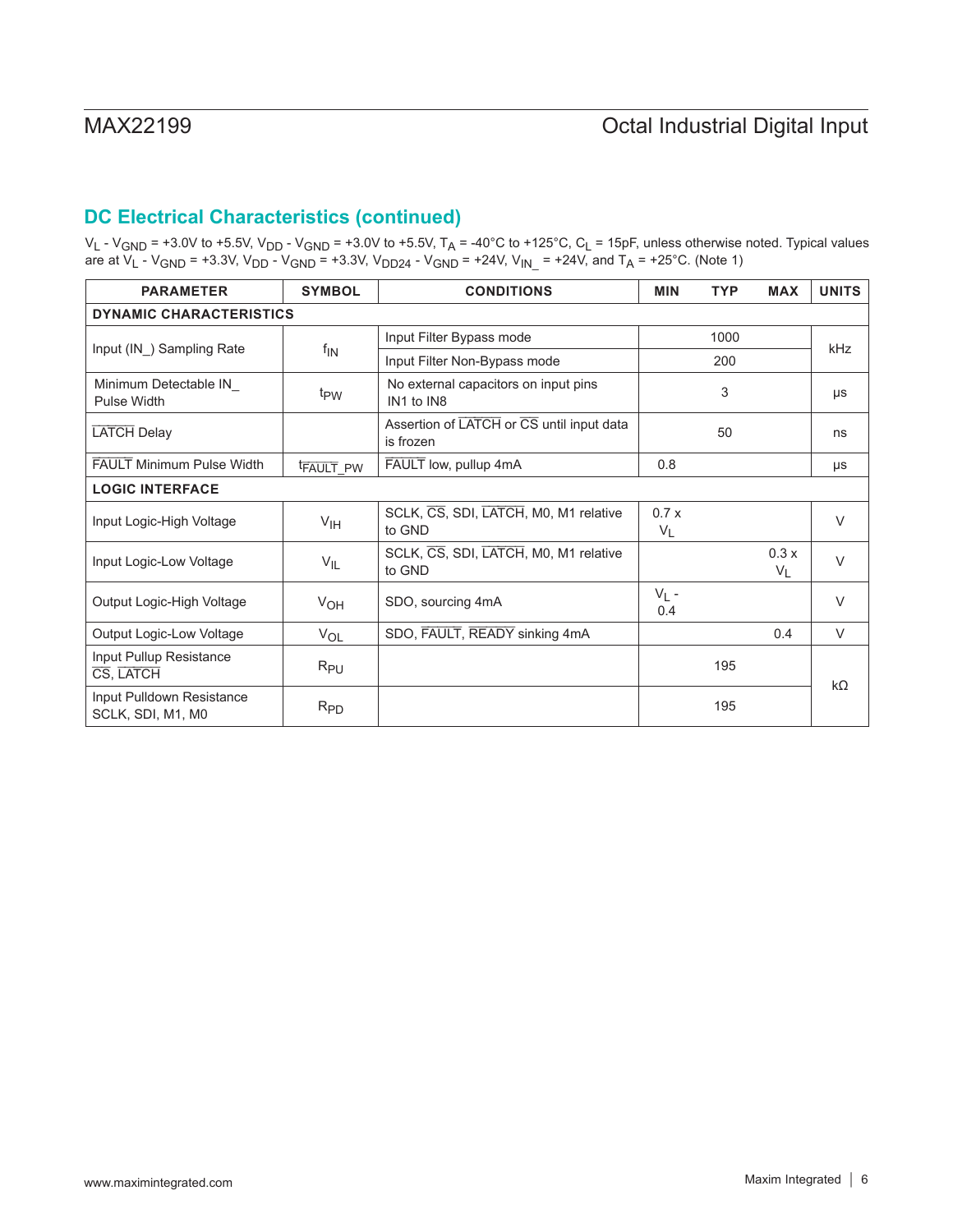# **Dynamic Electrical Characteristics**

V<sub>L</sub> - V<sub>GND</sub> = +3.0V to +5.5V, V<sub>DD</sub> - V<sub>GND</sub> = +3.0V to +5.5V, T<sub>A</sub> = -40°C to +125°C, C<sub>L</sub> = 15pF, unless otherwise noted. Typical values are at V<sub>L</sub> - V<sub>GND</sub> = +3.3V, V<sub>DD</sub> - V<sub>GND</sub> = +3.3V, V<sub>DD24</sub> - V<sub>GND</sub> = +24V, V<sub>IN\_</sub> = +24V, and T<sub>A</sub> = +25°C. (Note 2)

| <b>PARAMETER</b>                | <b>SYMBOL</b>             | <b>CONDITIONS</b>                                      | <b>MIN</b> | <b>TYP</b> | <b>MAX</b> | <b>UNITS</b> |
|---------------------------------|---------------------------|--------------------------------------------------------|------------|------------|------------|--------------|
| <b>SPI CHARACTERISTICS</b>      |                           |                                                        |            |            |            |              |
| <b>SCLK Pulse Width-High</b>    | <sup>t</sup> SCLKH        | See Figure 1                                           | 20         |            |            | ns           |
| <b>SCLK Pulse Width-Low</b>     | <sup>t</sup> SCLKL        | See Figure 1                                           | 20         |            |            | ns           |
| <b>SCLK Clock Period</b>        | t <sub>SCLK</sub>         | See Figure 1                                           | 100        |            |            | ns           |
| <b>SCLK Clock Frequency</b>     | <b>f<sub>SCLK</sub></b>   |                                                        |            |            | 10         | <b>MHz</b>   |
| CS Pulse Width                  | <sup>t</sup> CSBPW        | See Figure 1                                           | 20         |            |            | ns           |
| SDI-to-SCLK Setup Time          | <sup>t</sup> DINSU        | See Figure 1                                           | 5          |            |            | ns           |
| SDI-to-SCLK Hold Time           | <sup>t</sup> DINH         | See Figure 1                                           | 15         |            |            | ns           |
| CS-Fall-to-SCLK-Rise Time       | <sup>t</sup> CLK_SU       | See Figure 1                                           | 80         |            |            | ns           |
| SCLK-Rise-to-CS-Rise Time       | t <sub>CSBH</sub>         | Rising edge of SCLK to rising<br>edge of CS (Figure 1) | 40         |            |            | ns           |
| <b>SDO Enable Time</b>          | <sup>t</sup> CSB SDOVALID | $\overline{\text{CS}}$ falling to SDO valid (Figure 1) |            |            | 50         | ns           |
| SDO Disable Time                | t <sub>CSB</sub> SDOTRI   | CS rising to SDO tristate<br>(Figure 1)                |            |            | 50         | ns           |
| Output Data Propagation Delay   | t <sub>DO</sub>           | SCLK falling edge-to-SDO valid<br>(Figure 1)           |            |            | 50         | ns           |
| Rise/Fall Time SDO<br>$t_{R/F}$ |                           | SDO 10% to 90% rising, 90% to<br>10% falling           |            | 4          |            | ns           |

**Note 1:** All specifications are production tested at  $T_A = 25^\circ$ C. Specifications over temperature are guaranteed by design.

<span id="page-6-0"></span>

*Figure 1. SPI Timing Diagram*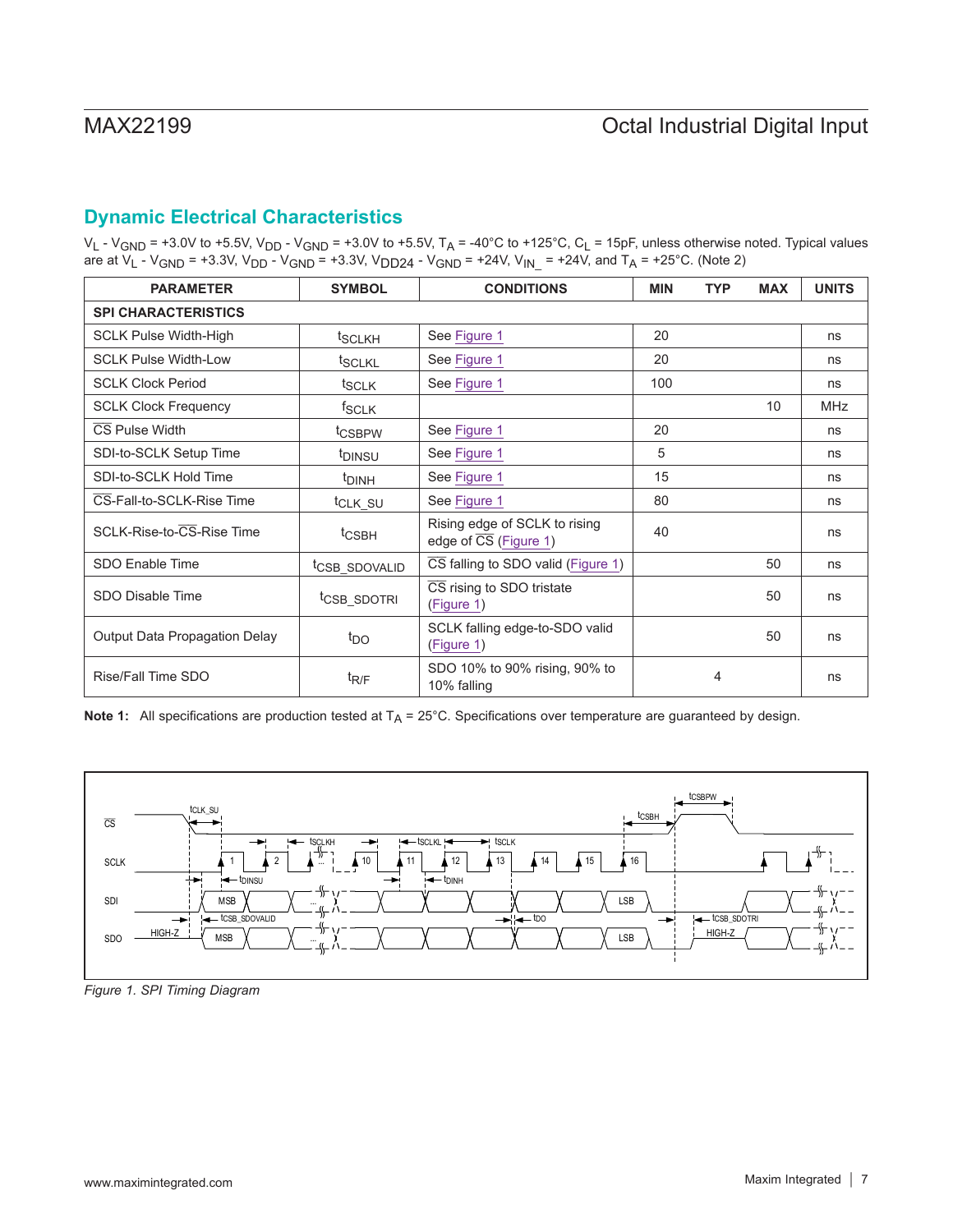# **ESD and EMC Characteristics**

| <b>PARAMETER</b> | <b>SYMBOL</b>    | <b>CONDITIONS</b>                                                                           | <b>VALUE</b> | <b>UNITS</b> |
|------------------|------------------|---------------------------------------------------------------------------------------------|--------------|--------------|
|                  | Line-to-Line     | IEC 61000-4-5, 1.2/50μs pulse, minimum 1kΩ<br>resistor in series with IN1-IN8               | ±2           |              |
| Surge            | Line-to-Ground   | IEC 61000-4-5, 1.2/50 $\mu$ s pulse, minimum 1k $\Omega$<br>resistor in series with IN1-IN8 | ±2           |              |
|                  | Human Body Model | All pins                                                                                    | ±2           | kV           |
| <b>ESD</b>       | Contact          | IEC 61000-4-2, minimum $1k\Omega$ resistor in series<br>with IN1-IN8                        | ±8           |              |
|                  | Air-Gap          | IEC 61000-4-2, minimum $1k\Omega$ resistor in series<br>with IN1-IN8                        | ±15          |              |

# **Typical Operating Characteristics**

 $(V_{DD24} = 24V, V_{DD} = V_L = 3.3V, T_A = +25°C, R_{REFDI} = 7.5kΩ, R_N = 1.5kΩ, EN_r = 1, V_{FIN_r} = voltage measured at the field side, V_{IN_r} = 1.5kΩ, E = 1.5kΩ, E = 1.5kΩ, E = 1.5kΩ, E = 1.5kΩ, E = 1.5kΩ, E = 1.5kΩ, E = 1.5kΩ, E = 1.5kΩ, E = 1.5kΩ, E = 1.5kΩ, E = 1.5kΩ, E = 1.5kΩ, E = 1.5kΩ, E = 1.5kΩ, E = 1$ = voltage measured at the pin, unless otherwise noted.)

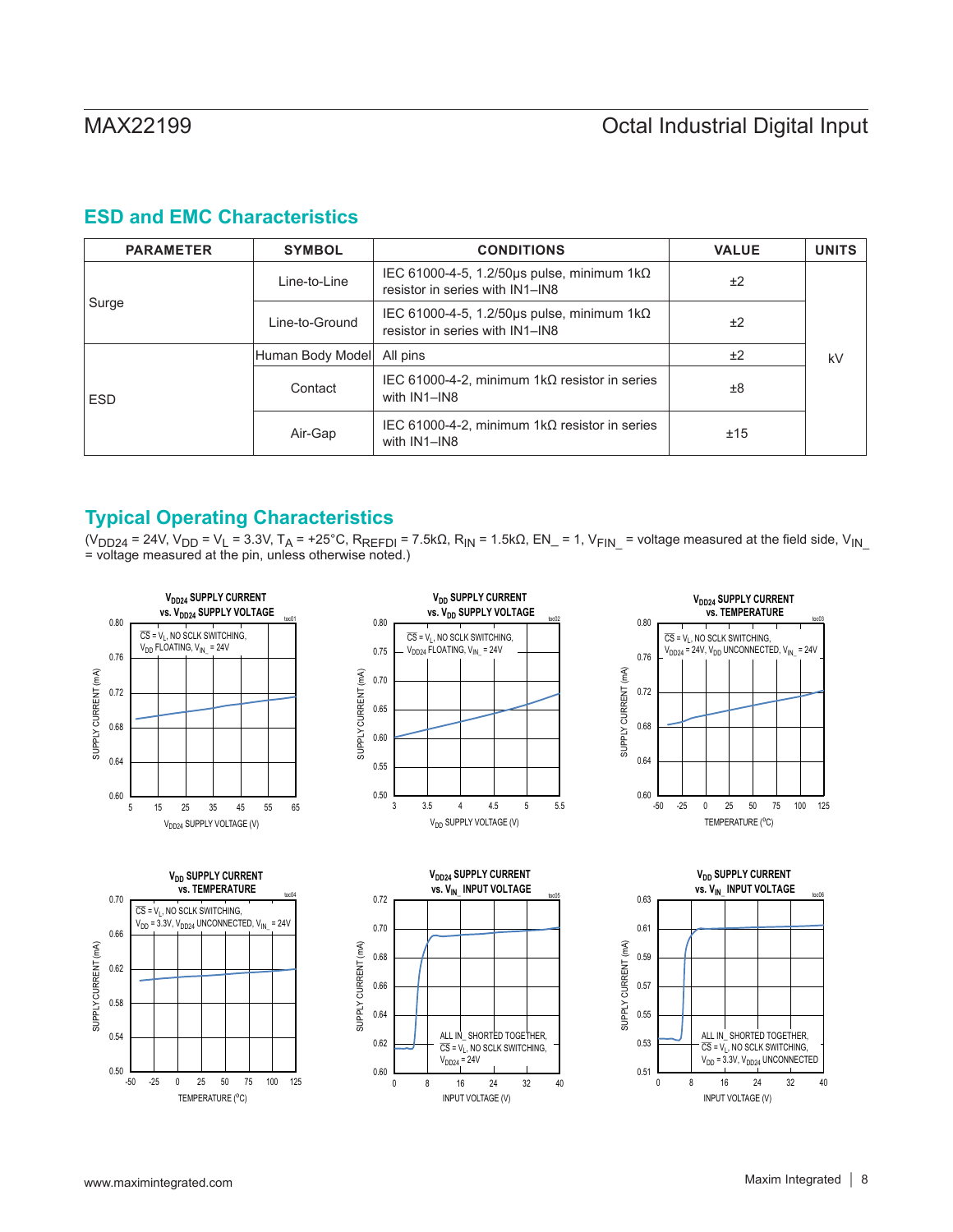# **Typical Operating Characteristics (continued)**

(V<sub>DD24</sub> = 24V, V<sub>DD</sub> = V<sub>L</sub> = 3.3V, T<sub>A</sub> = +25°C, R<sub>REFDI</sub> = 7.5kΩ, R<sub>IN</sub> = 1.5kΩ, EN\_ = 1, V<sub>FIN</sub> = voltage measured at the field side, V<sub>IN</sub> = voltage measured at the pin, unless otherwise noted.)

















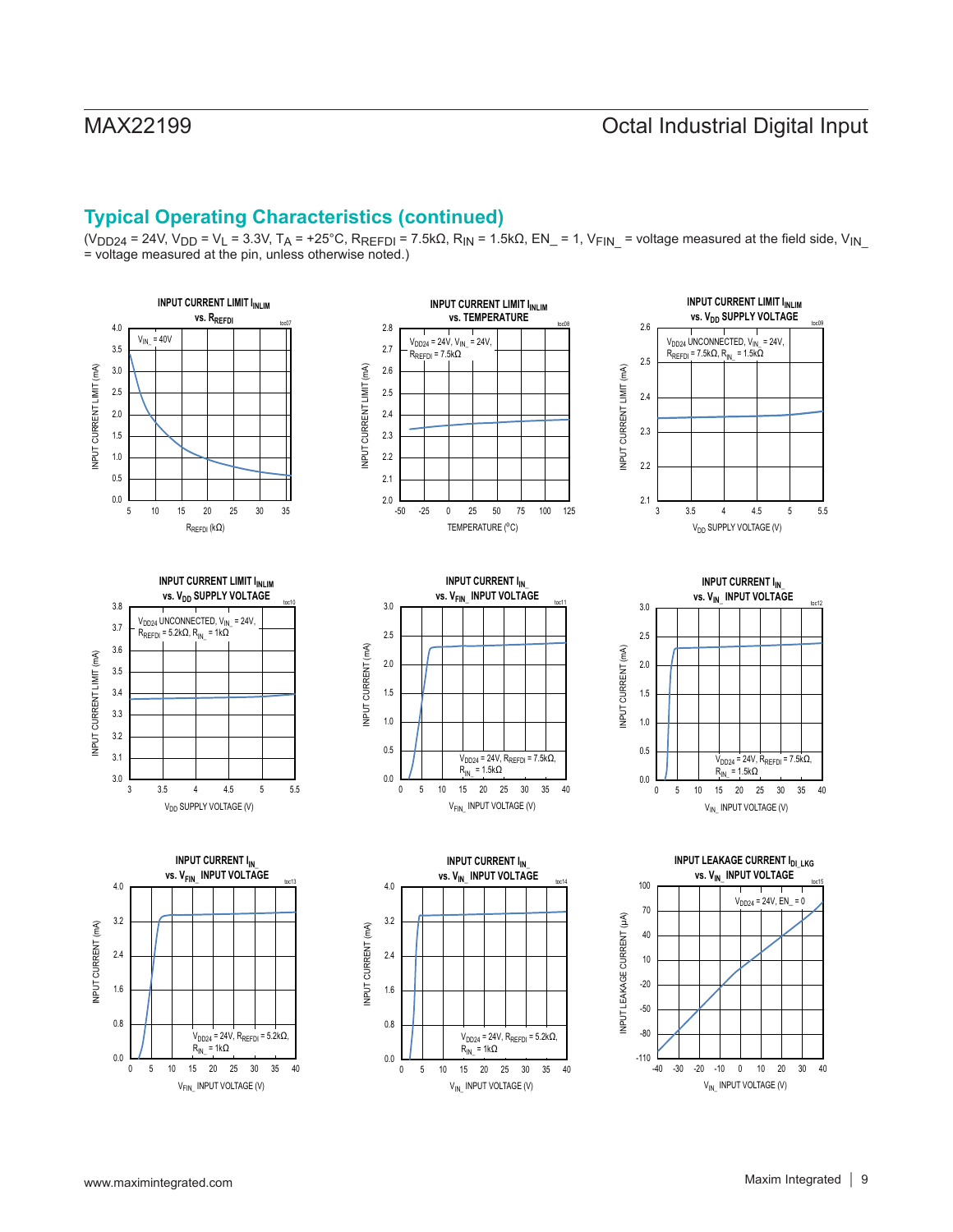# **Typical Operating Characteristics (continued)**

(V<sub>DD24</sub> = 24V, V<sub>DD</sub> = V<sub>L</sub> = 3.3V, T<sub>A</sub> = +25°C, R<sub>REFDI</sub> = 7.5kΩ, R<sub>IN</sub> = 1.5kΩ, EN\_ = 1, V<sub>FIN</sub> = voltage measured at the field side, V<sub>IN</sub> = voltage measured at the pin, unless otherwise noted.)

















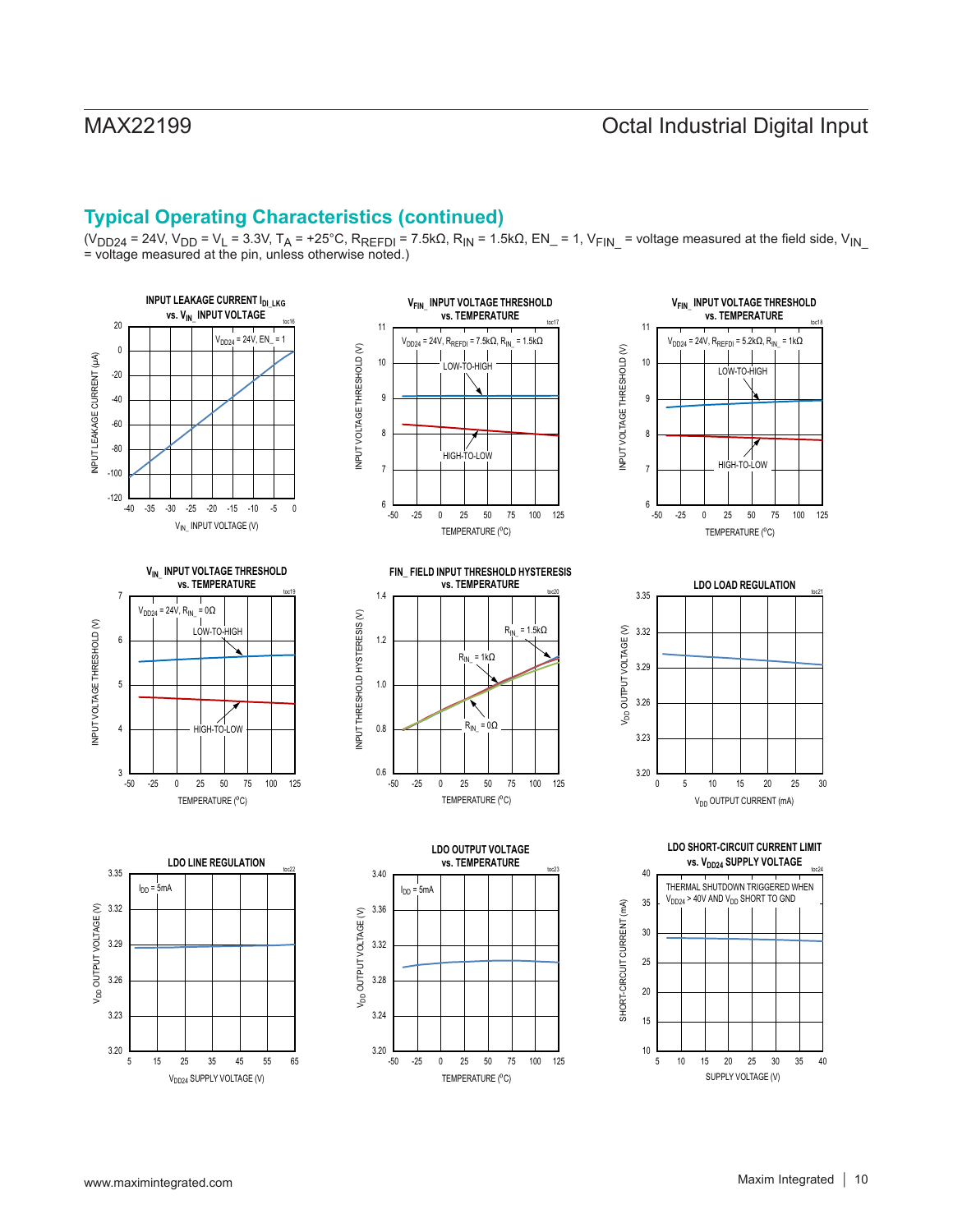# **Typical Operating Characteristics (continued)**

(V<sub>DD24</sub> = 24V, V<sub>DD</sub> = V<sub>L</sub> = 3.3V, T<sub>A</sub> = +25°C, R<sub>REFDI</sub> = 7.5kΩ, R<sub>IN</sub> = 1.5kΩ, EN\_ = 1, V<sub>FIN</sub> = voltage measured at the field side, V<sub>IN</sub> = voltage measured at the pin, unless otherwise noted.)





# **Pin Configuration**

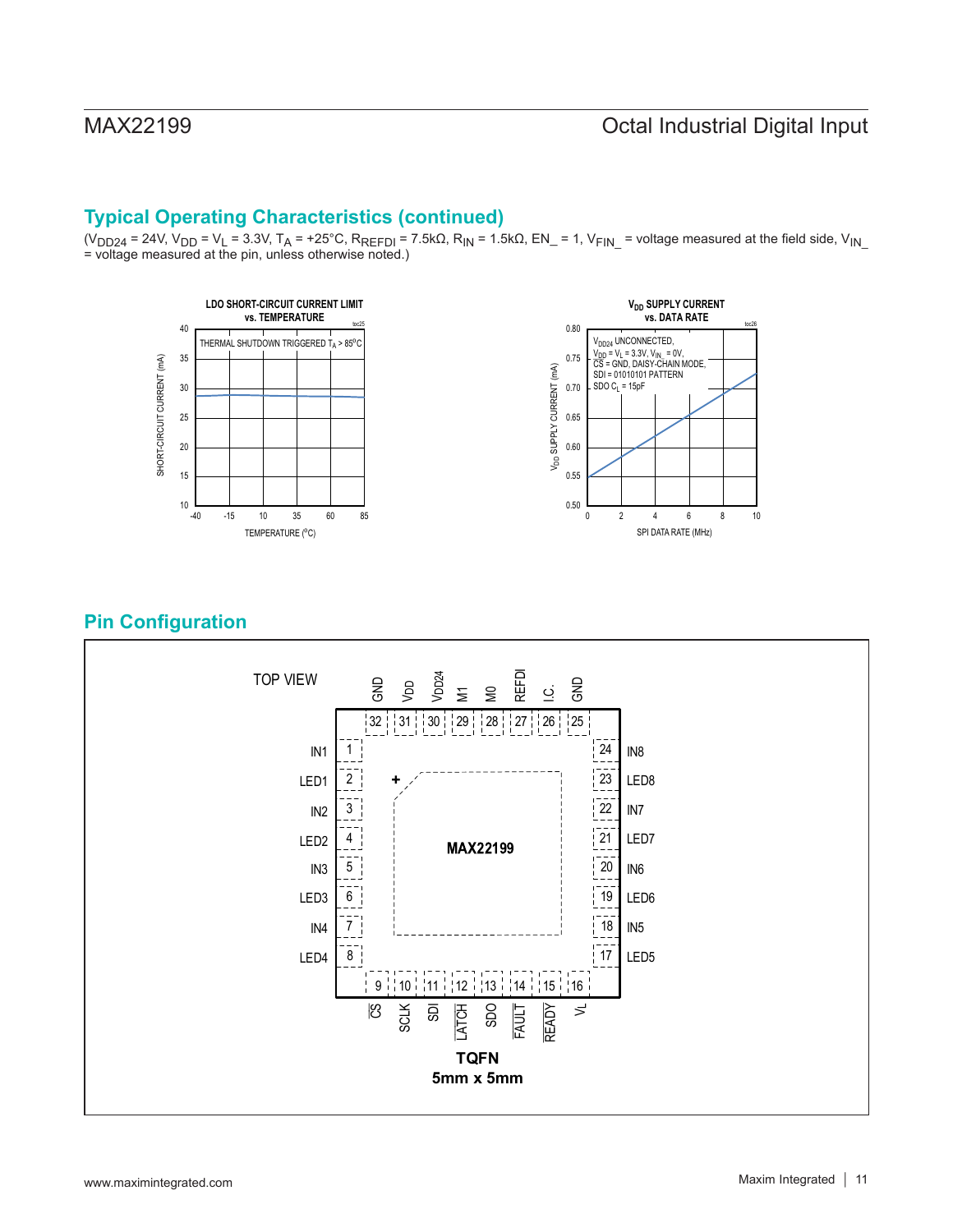# **Pin Description**

| <b>PIN</b>                                                     | <b>NAME</b>                | <b>FUNCTION</b>                                                                                                                                                                                                                                                                                                                                                                     |  |  |  |  |
|----------------------------------------------------------------|----------------------------|-------------------------------------------------------------------------------------------------------------------------------------------------------------------------------------------------------------------------------------------------------------------------------------------------------------------------------------------------------------------------------------|--|--|--|--|
| <b>POWER SUPPLY</b>                                            |                            |                                                                                                                                                                                                                                                                                                                                                                                     |  |  |  |  |
| 16                                                             | $V_L$                      | Logic Interface Supply, 3.0V to 5.5V. Bypass to GND with a 0.1µF capacitor in parallel with a<br>1µF capacitor.                                                                                                                                                                                                                                                                     |  |  |  |  |
| 25, 32                                                         | <b>GND</b>                 | Ground return for all field inputs and the field power supply.                                                                                                                                                                                                                                                                                                                      |  |  |  |  |
| 30                                                             | V <sub>DD24</sub>          | 24V field supply. Bypass to GND with 0.1µF capacitor in parallel with 1µF capacitor.                                                                                                                                                                                                                                                                                                |  |  |  |  |
| 31                                                             | V <sub>DD</sub>            | 3.3V Output from integrated LDO when powered from V <sub>DD24</sub> , or 3.0 - 5.5V Supply Input<br>when V <sub>DD24</sub> not driven. Bypass to GND with 0.1µF capacitor in parallel with 1µF capacitor. If<br>powering the MAX22199 from an external supply on V <sub>DD</sub> , leave V <sub>DD24</sub> unconnected.                                                             |  |  |  |  |
| EP                                                             |                            | Exposed Pad. Connect to GND. Solder entire exposed pad area to ground plane for best<br>thermal performance.                                                                                                                                                                                                                                                                        |  |  |  |  |
| <b>SPI INTERFACE</b>                                           |                            |                                                                                                                                                                                                                                                                                                                                                                                     |  |  |  |  |
| 9                                                              | $\overline{\text{CS}}$     | Chip-Select Input. Assert low to latch input states and enable the SPI interface.                                                                                                                                                                                                                                                                                                   |  |  |  |  |
| 10                                                             | <b>SCLK</b>                | Serial Clock Input.                                                                                                                                                                                                                                                                                                                                                                 |  |  |  |  |
| 11                                                             | <b>SDI</b>                 | Serial Data Input. Data is clocked into SDI on the rising edge of SCLK.                                                                                                                                                                                                                                                                                                             |  |  |  |  |
| <b>LATCH</b><br>12<br>13<br><b>SDO</b><br>14<br><b>FAULT</b>   |                            | LATCH and CS control the data latching at the input of the serializer (after the inputs). The<br>latch is transparent when both $\overline{CS}$ and $\overline{\text{LATCH}}$ are high. The data at the input of the serializer<br>is frozen on the falling edge of either LATCH or CS. LATCH is typically used to synchronize<br>input channel sampling across multiple MAX22199s. |  |  |  |  |
|                                                                |                            | Serial Data Output. Data is updated on the falling edge of SCLK. When CS is high, SDO is<br>high-impedance.                                                                                                                                                                                                                                                                         |  |  |  |  |
|                                                                |                            | Active-Low Fault Indicator. Open-drain output, FAULT goes low to indicate that one or more<br>of the flags in the FAULT registers have been set. The faults include supply monitors, thermal<br>shutdown, CRC error, etc.                                                                                                                                                           |  |  |  |  |
| 15                                                             | <b>READY</b>               | Open-Drain Output. READY goes low indicating that the MAX22199 is powered and ready<br>for operation.                                                                                                                                                                                                                                                                               |  |  |  |  |
| <b>CONFIGURATION PINS</b>                                      |                            |                                                                                                                                                                                                                                                                                                                                                                                     |  |  |  |  |
| 26                                                             | I.C.                       | Internally Connected. Leave I.C. unconnected or connect to GND.                                                                                                                                                                                                                                                                                                                     |  |  |  |  |
| 27                                                             | REFDI                      | Digital Input Current-Limit Reference Resistor. For 24V Type 1 and Type 3 inputs, place a<br>$7.5k\Omega$ resistor from REFDI to GND.                                                                                                                                                                                                                                               |  |  |  |  |
| 28                                                             | M <sub>0</sub>             | SPI Mode Control. Connect M1 to high to enable the SPI daisy-chain mode. Connect M0 to                                                                                                                                                                                                                                                                                              |  |  |  |  |
| 29                                                             | M1                         | high to disable the CRC error detection. See Table 1 for details.                                                                                                                                                                                                                                                                                                                   |  |  |  |  |
| <b>INPUT PINS</b>                                              |                            |                                                                                                                                                                                                                                                                                                                                                                                     |  |  |  |  |
| 1, 3, 5, 7,<br>$IN1$ – $IN8$<br>18, 20, 22, 24<br>respectively |                            | Field inputs. For Type 1 and Type 3 inputs, place a $1.5k\Omega$ resistor between the field input and<br>the IN_ pin. Capacitors for filtering should not be connected to the IN_ pins. See the Surge<br>Protection of Field Inputs section for further information.                                                                                                                |  |  |  |  |
| 2, 4, 6, 8,<br>17, 19, 21, 23                                  | LED1-LED8,<br>respectively | Energyless LED Driver Outputs. Connect to GND if LEDs are not used.                                                                                                                                                                                                                                                                                                                 |  |  |  |  |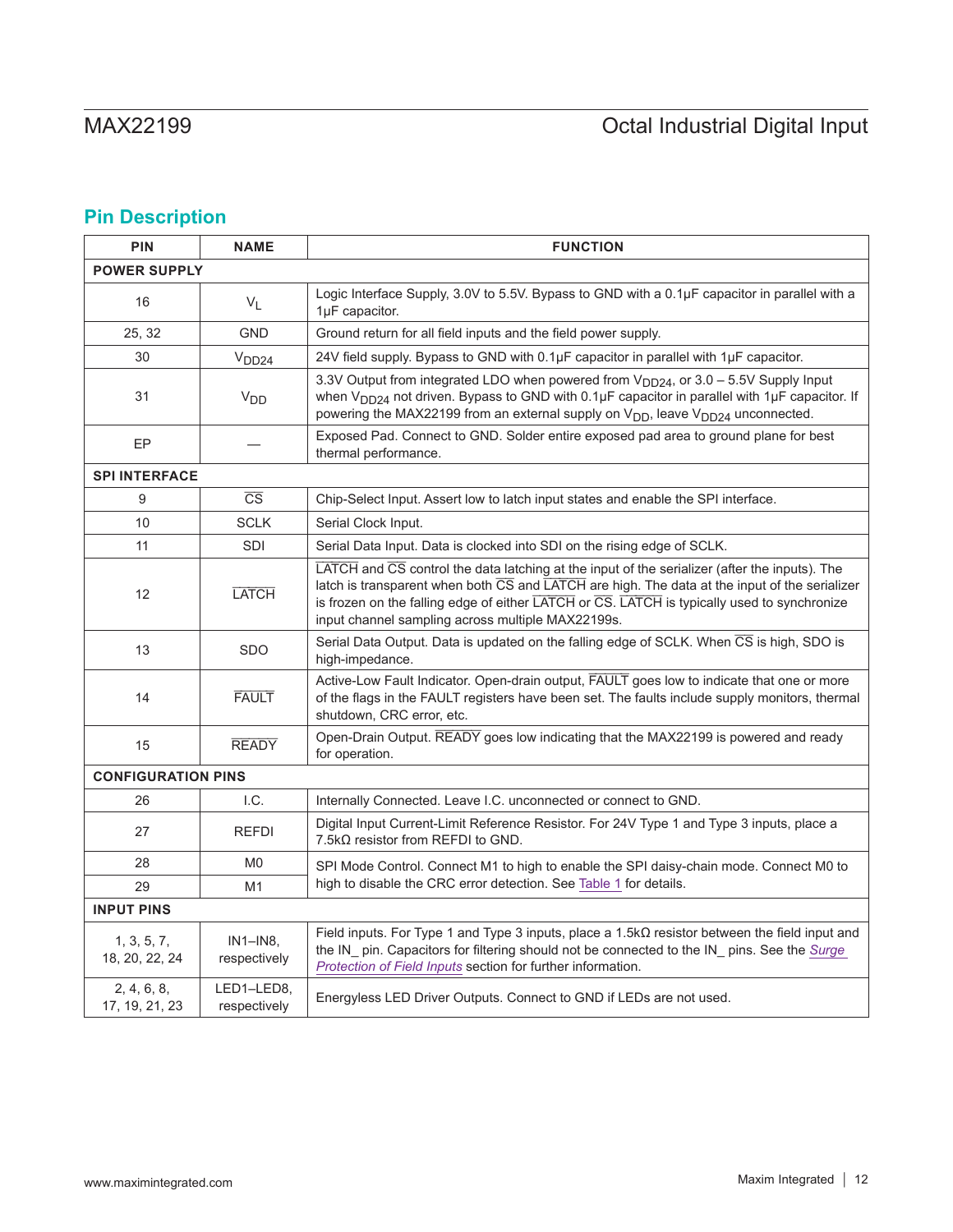# **Functional Block Diagram**

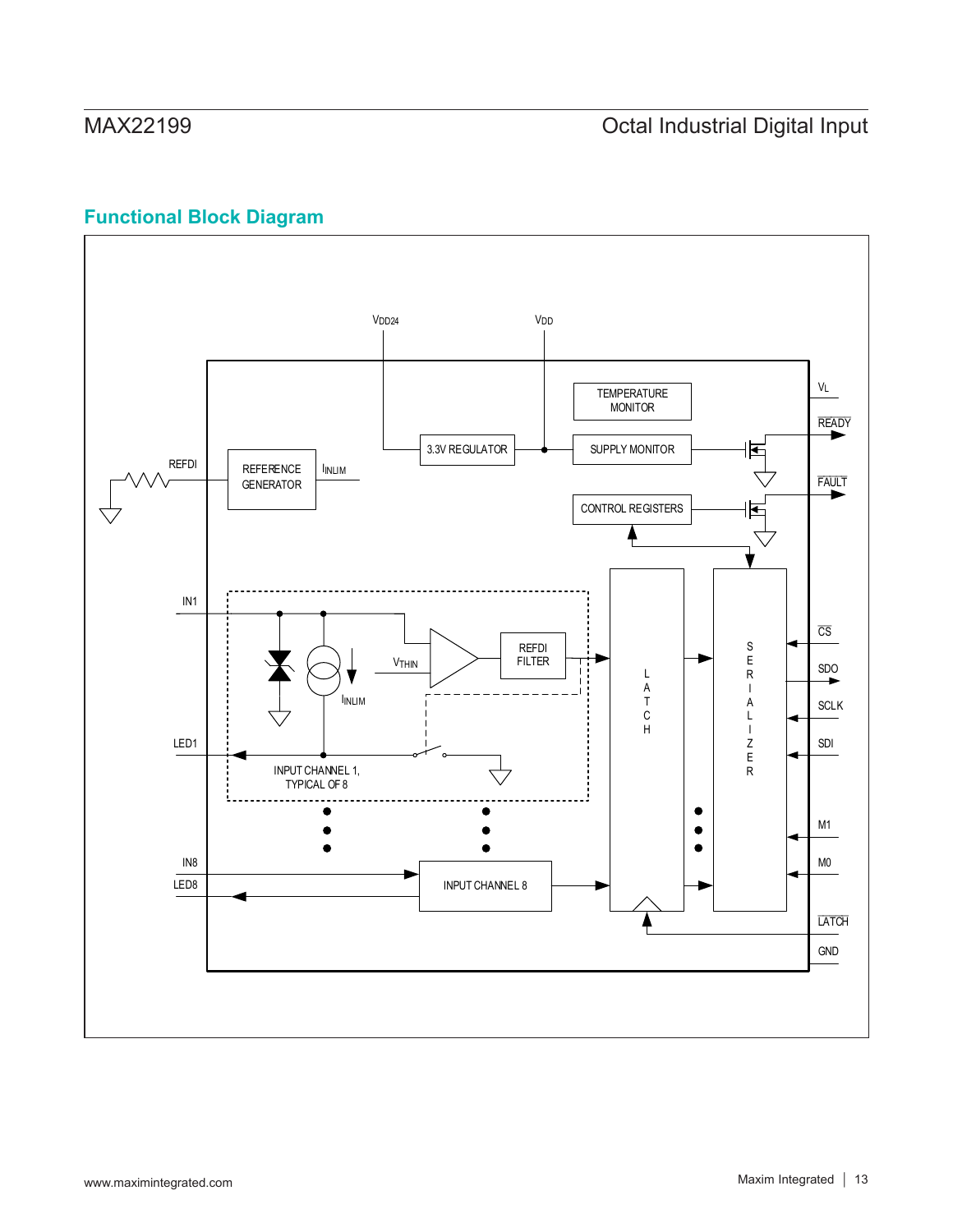# **Detailed Description**

The MAX22199 senses the state (on, high or off, low) of eight digital inputs. The voltages at the IN1 to IN8 input pins are compared against internal references to determine whether the sensor is on (logic 1) or off (logic 0). All eight inputs are simultaneously latched by the assertion of either LATCH or CS, and the data is made available in a serialized format through the SPI interface. Placing a 7.5kΩ current-setting resistor between REFDI and GND, and a 1.5kΩ resistor between each field input and the corresponding IN input pin ensures that the current at the ON and OFF trip points as well as the voltage at the trip points satisfy the requirements of IEC 61131-2 for Type

1 and Type 3 inputs. The current sunk by each input pin rises linearly with input voltage until the level set by the current limiter is reached; any voltage increase beyond this point does not increase the input current. Limiting the input current ensures compliance with IEC 61131-2 while significantly reducing power dissipation compared to traditional resistive inputs.

The current-setting resistor RRFFDI can be calculated using this equation:

$$
R_{REFDI} = 17.63V \div I_{INLIM}
$$



*Figure 2. Switching Characteristics for IEC 61131-2 Type 1, 2, and 3 24VDC Digital Inputs*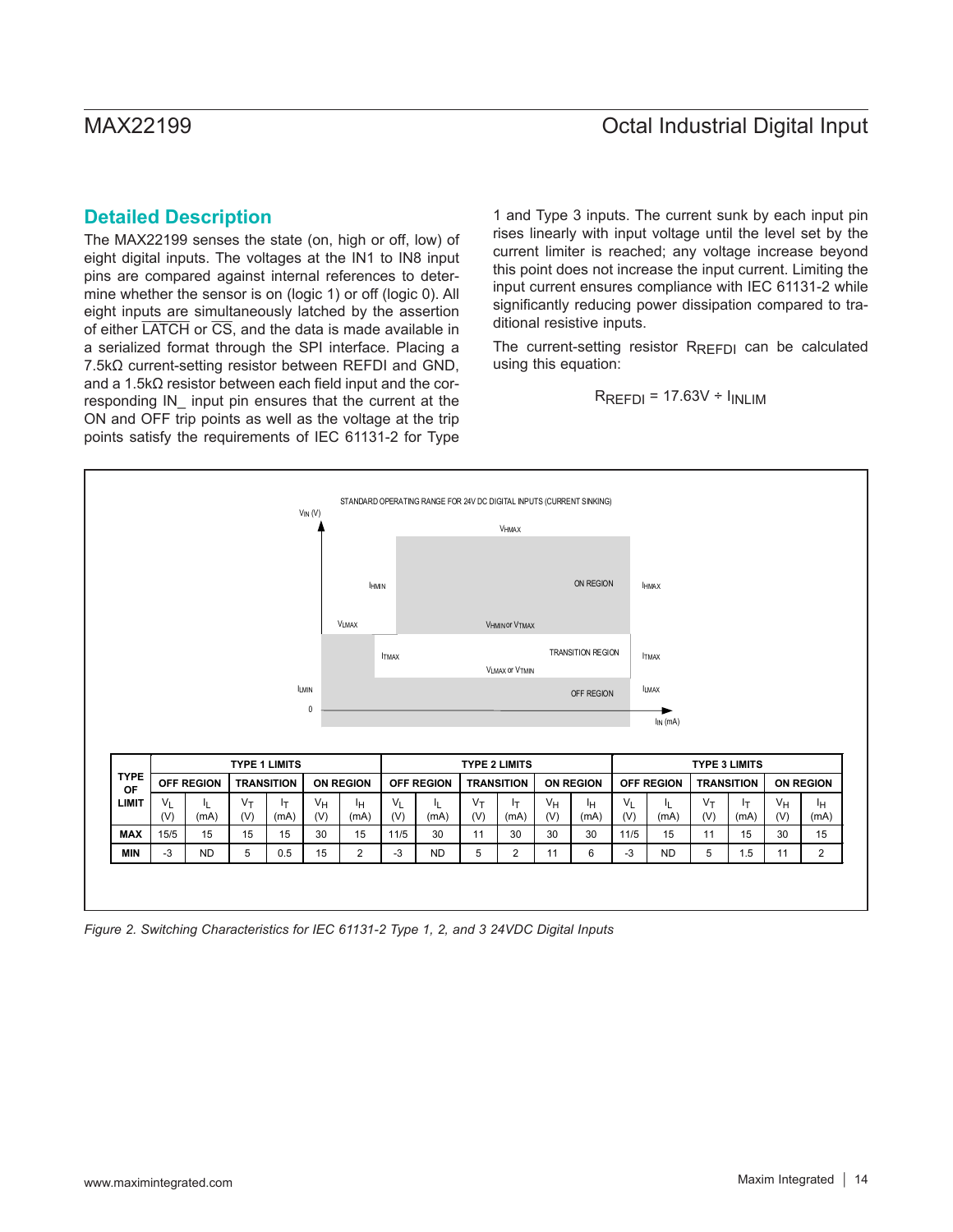### **Input Filters**

The MAX22199 features a digital filter per channel to reduce glitches and noise at the input, making an analog RC filter unnecessary. Capacitors should not be connected to the IN\_ pins for filtering. Each input (IN1 to IN8) has a programmable digital filter, input data can be filtered, or it can be bypassed for high-speed sampling. The input is sampled and data is latched at 1MHz (typ) when the input filter is disabled. When the digital filter is enabled, the input is sampled at 200kHz (typ). Bit FBP\_ in the corresponding FLT\_ register is used to bypass the filter or to enable the filter. One of eight filter delays (50µs, 100µs, 400µs, 800µs, 1.6ms, 3.2ms, 12.8ms, 20ms) can be independently selected for each channel.

Noise rejection is accomplished through a no-rollover updown counter where the state of the field input controls the counting direction (up or down). The filter uses an up-down counter fed by a 200kHz clock. If the input is high, it counts up; if the input is low, it counts down. The filter output is updated when the counter hits the upper or lower limit, with the upper limit depending on the selected filter delay and the lower limit being zero regardless of the filter delay. The low-to-high transition of the filter occurs when the counter reaches the upper limit. The high-tolow transition occurs when the counter reaches the lower limit. There is no rollover; counting simply stops when the upper or lower limit is hit. The filter delay is the time it takes to reach the upper/lower limit in response to a step input when the counter starts from the lower/upper limit. If the input is not a step function, but is bouncing, as shown in [Figure 3](#page-14-0), the output changes state after a total delay of: Total Delay = Filter Delay + 2 x (Total Time at the Old State) In the example in [Figure 3,](#page-14-0) the filter has a nominal delay of 1.6ms, and the input returns high for two 0.2ms periods

after the first transition from high to low. These transitions back to the high state extend the time before the output of the filter switches. Total Delay =  $1.6 \text{ms} + 2 \times (0.2 \text{ms} +$  $0.2ms = 2.4ms$ .

<span id="page-14-0"></span>

*Figure 3. MAX22199 Digital Filter*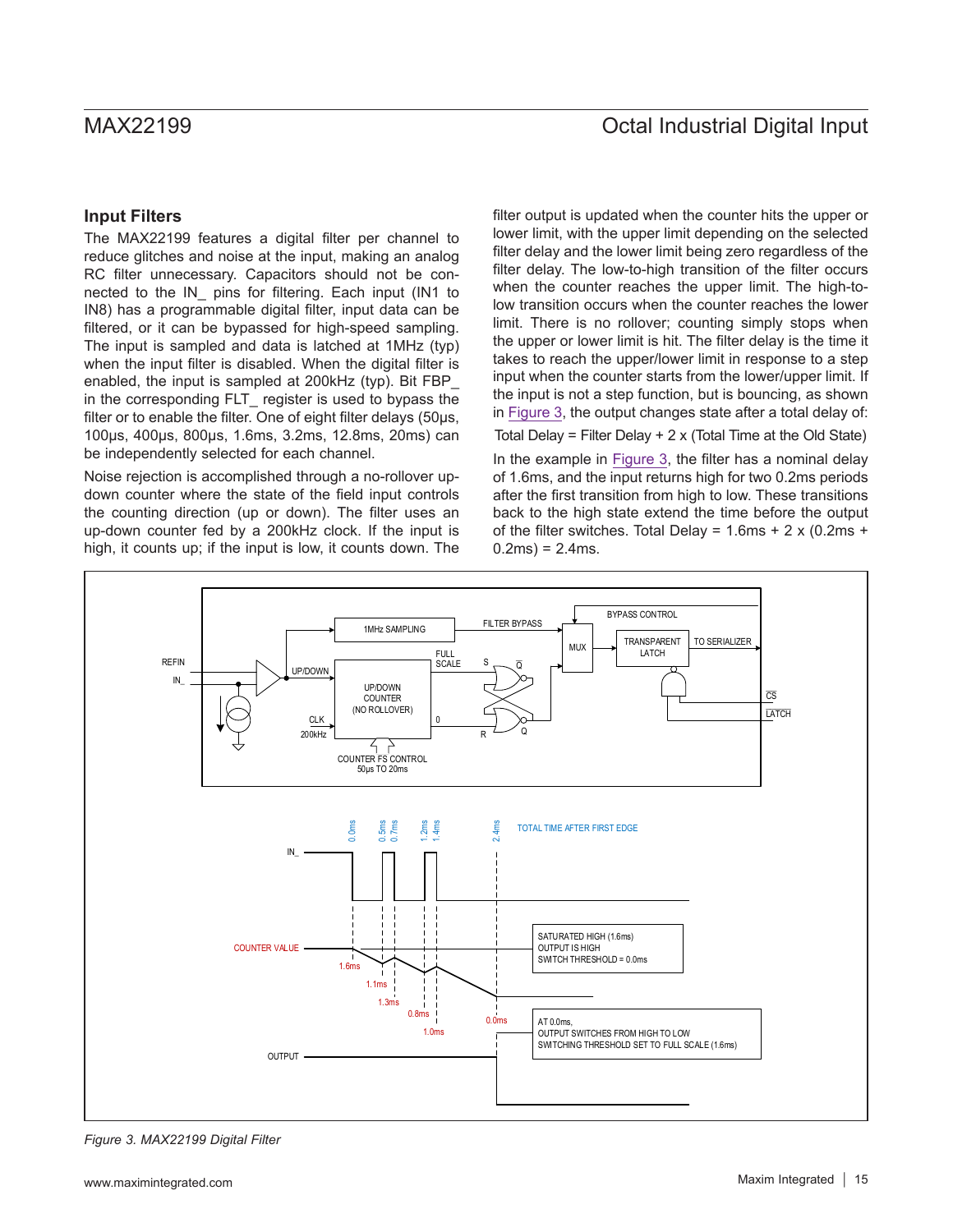# **Energyless LED Drivers**

When IN is determined to be on, its input current is diverted to the LED\_ pin and flows from that pin to GND. Placing an LED between LED\_ and GND provides an indication of the input state without increasing overall power dissipation. If the indicator LEDs are not used, connect LED\_ to GND.

# **Type 2 Sensor Inputs**

The additional input current (6mA min) and associated power dissipation of Type 2 input requires the use of two MAX22199 inputs in parallel. The current of each channel is set to a nominal 3.39mA (6.78mA total) by placing a 5.2kΩ resistor from REFDI to GND. The proper voltage drop across the input resistor is maintained by reducing the resistance from 1.5kΩ to 1kΩ for each MAX22199 channel. For proper surge protection, it is important that each MAX22199 input has its own resistor. Any two MAX22199 channels can be used; they need not be contiguous ([Figure 4\)](#page-15-0). Either channel can be read to determine the input state. The additional power dissipation from this Type 2 configuration reduces the maximum ambient operating temperature to 120°C, when all inputs are at 30V, and the MAX22199 is powered from a 30V supply and there is no additional load on  $V_{DD}$ .

# **Thermal Consideration**

The MAX22199 operates at an ambient temperature of up to 125°C on a properly designed PCB. Operating at higher voltages, with heavy output loads on  $V_{DD}$  while input channels are on increases power dissipation and reduces the maximum allowable operating temperature. See the *[Package Information](#page-2-0)* and *[Absolute Maximum](#page-2-1)  [Ratings](#page-2-1)* sections for safety operation temperature and maximum power dissipation.

The MAX22199 is in thermal shutdown when the thermal shutdown temperature threshold (165°C typical) is exceeded. During thermal shutdown, input channels, LED drivers, internal voltage regulator, and SPI interface are all turned off, except that register values are retained. A thermal shutdown event (OTSHDN) can be read back from the FAULT2 register once the device is out of thermal shutdown.

<span id="page-15-0"></span>

*Figure 4. Implementing Type 2 Digital Inputs with the MAX22199*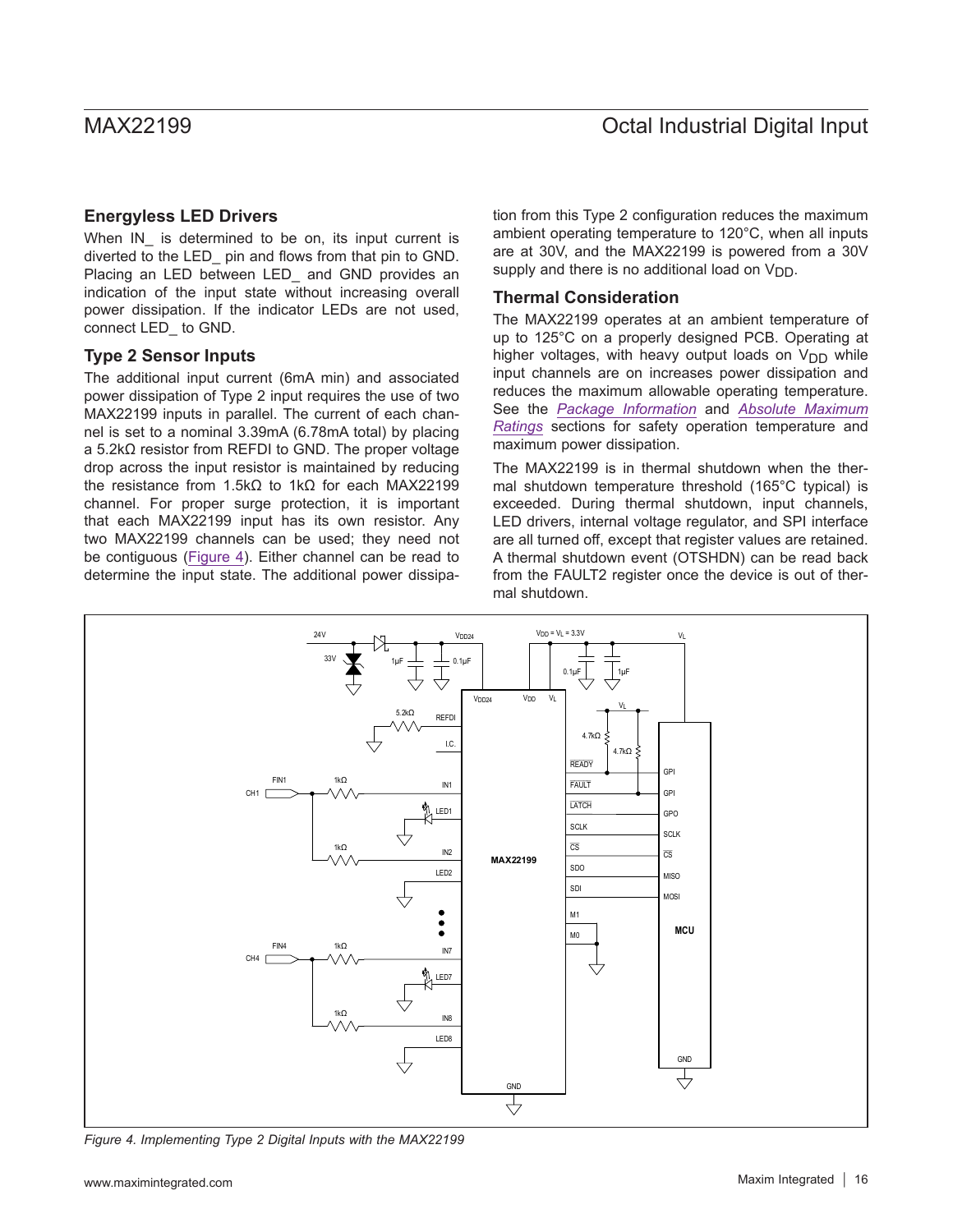# **Fault Detection and Monitoring**

FAULT is an open-drain output that can be wire ORed with other open-drain outputs and used to notify the host processor of a fault. When enabled, FAULT goes low to indicate that one or more of the flags in the FAULT1 register have been set. These faults are:  $V_{DD24}$  low voltage alarm  $(24VL)$ ,  $V_{DD24}$  voltage missing alarm (24VM), CRC error detected on the previous SPI frame (CRC), Power-On-Reset event (POR), and sources from the FAULT2 register.

Flags 24VL and 24VM in the FAULT1 register are latched; they remain set until read even if the fault goes away. The CRC bit is not latched, but remains set until an uncorrupted SPI frame is received. The POR bit indicates a power-on-reset event has happened, and is cleared only if the user writes a "0" to this bit. The FAULT2 bit is the logic OR result of the fault bits in the FAULT2 register, which include FAULT8CK and OTSHDN. The FAULT8CK bit is set when the number of clock pulses in a SPI frame is not equal to a multiple of eight. The OTSHDN bit indicates that the device had a thermal shutdown fault. The FAULT2 bit, and the FAULT8CK and OTSHDN bits are cleared-on-read.

Enable bits in the FAULT1EN and FAULT2EN registers select which flags in the FAULT1 and FAULT2 registers asserts the FAULT pin. The enable bits do not affect the flags in the FAULT1 register, they only affect the FAULT pin. [Figure 5](#page-16-0) illustrates various register flags to assert the FAULT pin.

The STK bit in the GPO register configures the FAULT pin to be sticky or to clear when the fault is removed. For example: if a low voltage condition on  $V_{DD24}$  is detected, the 24VL bit in the FAULT1 register is set and FAULT asserts low provided bit 24VLE in the FAULT1EN register is set. If  $V_{DD24}$  then returns to normal levels, the 24VL bit in the FAULT1 register remains set until read; however the state of the FAULT pin depends on the configuration bit STK. If STK = 0, the  $\overline{\mathsf{FAULT}}$  pin is not sticky and clears when the fault goes away even though the 24VL bit remains set. If  $STK = 1$ , then the  $\overline{FAULT}$  pin reflects the state of the bit in the FAULT1 register and remains set until the bit is cleared by reading the FAULT1 register. The minimum pulse width for FAULT pin asserting low is 1µs (typical). This ensures adequate time for the assertion of FAULT to be recognized by the host even if the fault was present for a shorter time.

The power-on default for the FAULT1EN register is to enable CRC and POR. The FAULT pin is in the non-sticky mode.

### **Clearing Bits in FAULT1 Register**

The 24VL and 24VM sticky (or latched) bits in the FAULT1 register can be read and cleared either through a direct read of the FAULT1 register, or through a SPI Mode 0 or Mode 2 read or write command. If bit 24VF in the CFG register is equal to 0, SPI Mode 0 and 2 transactions read and clear bits 24VL and 24VM [\(Table 3](#page-21-0)). This valid SPI transaction also clears the CRC bit. Note that the CRC bit is only active in Mode 0 and 2 ( $MO = 0$ ) since this is the only time a CRC test is performed. The POR bit is only cleared when the user writes a "0" to it.

<span id="page-16-0"></span>

<span id="page-16-1"></span>*Figure 5. FAULT Output Sources*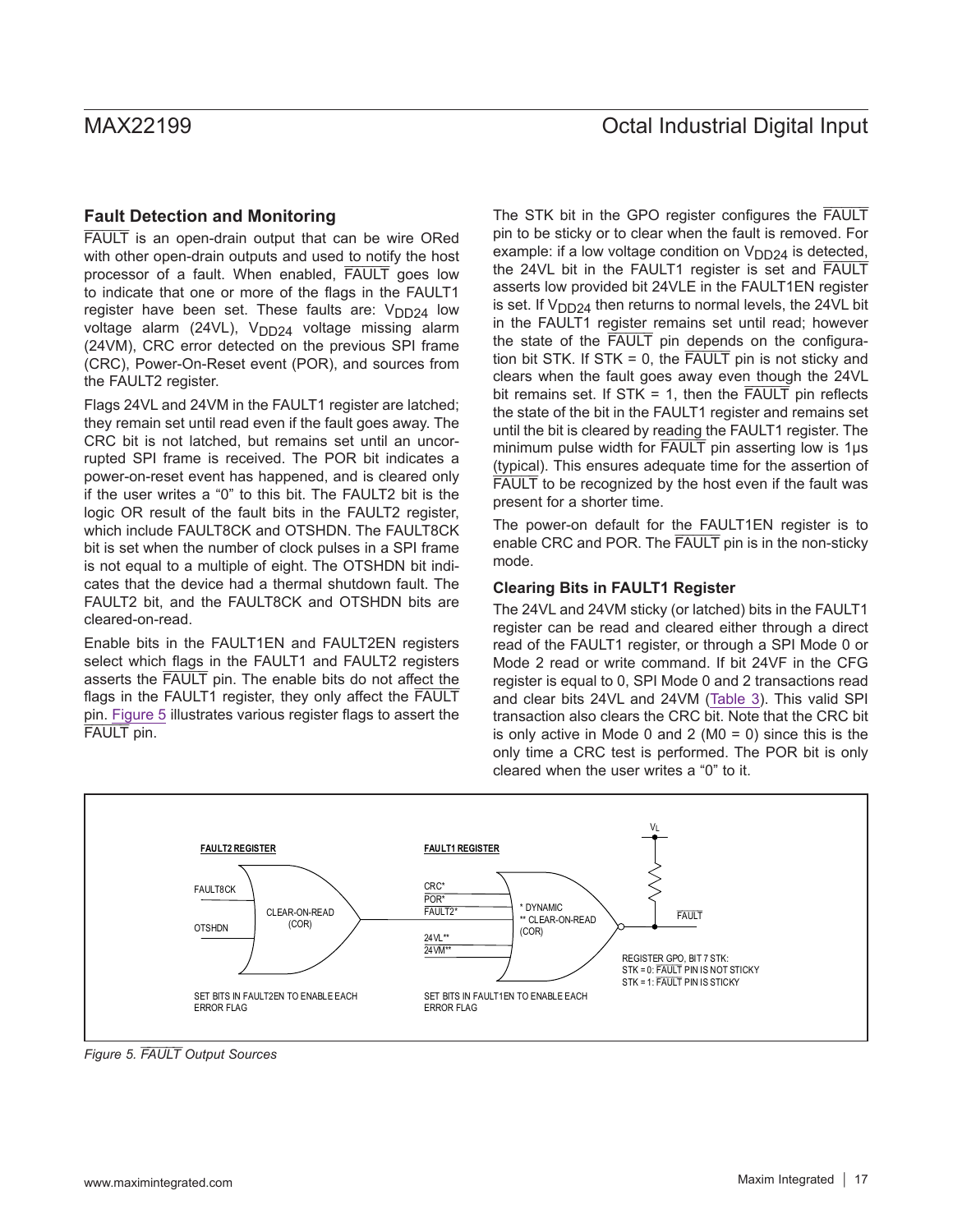# MAX22199 Octal Industrial Digital Input

### **CRC Generation**

In the SPI interface Mode 0 and 2, five CRC bits can be used to check the data integrity during transfers between the device and an external microcontroller. In applications where the integrity of data transferred is not of concern, the CRC bits can be disabled by operating in the SPI Mode 1 and 3 ( $MO = 1$ ). The CRC uses the following polynomial:

$$
P(x) = x^5 + x^4 + x^2 + x^0
$$

The 5-bit CRC value is calculated using the first 19 data bits padded with the 5-bit initial word 00111. The 5-bit CRC result is then appended to the original data bits to create the 24-bit SPI data frame. When the MAX22199 receives a data frame with a CRC error, the CRC error flag (CRC) in the FAULT1 register is set and, if CRCE is set, the FAULT pin is asserted. The CRC bit is not sticky, but does remain set until an error-free frame is received. SPI commands within a corrupted frame are ignored. Refer to **[AN6798](https://www.maximintegrated.com/en/design/technical-documents/app-notes/6/6798.html)** for CRC algorithm programming example.

### **SPI Interface**

The MAX22199 has an SPI compatible interface used to read input data, read diagnostic data, and configure all of the registers. Each configuration register can be read back to ensure proper configuration. The SPI interface supports direct mode or daisy-chain mode by setting M1 pin to low or high. The CRC error detection can be

enabled or disabled by connecting M0 pin to GND or  $V_1$ ([Table 1](#page-17-0)). Asserting  $\overline{CS}$  low latches the state of all inputs and enables the SPI interface. For all modes, data at the SDI input is sampled on the rising edge of SCLK and data at SDO is updated on the falling edge of SCLK. The READ/WRITE bit is always the first bit of the SPI frame. Transitions of SCLK while  $\overline{CS}$  is deasserted (high) are ignored. SCLK must idle low when  $\overline{CS}$  is asserted.

### **SPI Protocol**

The serial output of the device adheres to the SPI protocol, running with CPHA =  $0$  and CPOL =  $0$ , as shown in [Figure 6.](#page-17-1) In all modes, the first 8 bits clocked out of SDO after  $\overline{CS}$  is asserted are data bits showing the status of inputs IN8–IN1; this allows for rapid and convenient retrieval of the primary data. For write operations in Mode 0 and 1, the next 8 bits clocked out of SDO are zero. For reads in Mode 0 and 1, the second 8 bits are the data from the specified register.

# <span id="page-17-0"></span>**Table 1. SPI Interface Modes**

| <b>MODE</b> | <b>M1: M0</b>  | <b>FRAME LENGTH CRC DAISY CHAIN</b> |     |     |
|-------------|----------------|-------------------------------------|-----|-----|
|             | 0 <sub>0</sub> | 24-bit                              | Yes | No  |
|             | 01             | 16-bit                              | No  | No  |
| 2           | 10             | 24-bit                              | Yes | Yes |
| 3           | 11             | 16-bit                              | No  | Yes |

<span id="page-17-1"></span>

*Figure 6. SPI Communication Example–Mode 0 Write and Read*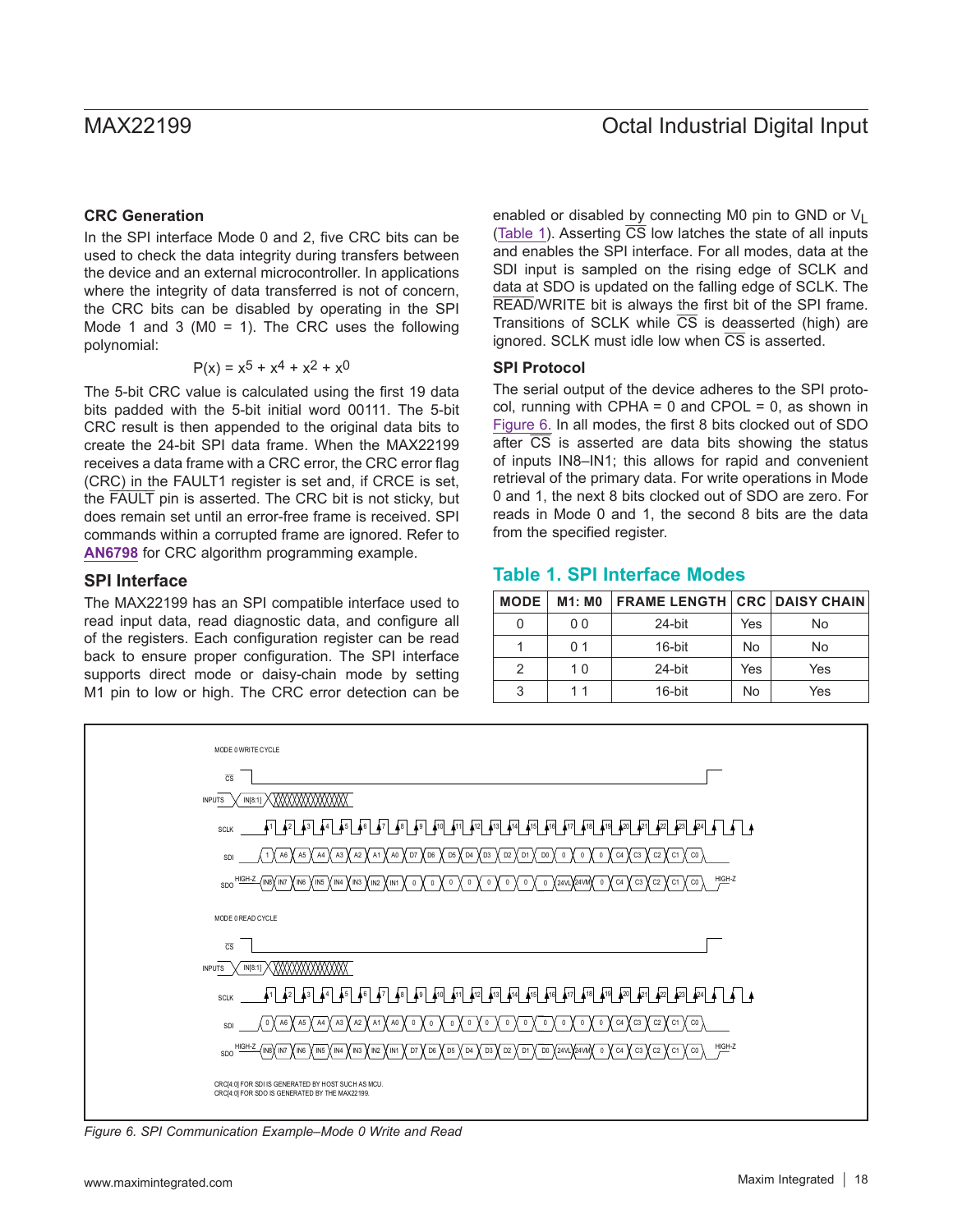Only the SPI port buffers are powered from the  $V_L$  supply; internal SPI circuits are powered from the  $V_{DD}$  supply. Both  $V_{DD}$  and  $V_L$  must be valid for SPI communication to take place. In addition to powering the SPI circuits,  $V_{DD}$ also sustains the SPI memory (configuration and status registers). If power is being supplied through  $V_{DD24}$ , then an auxiliary supply for the memory is also available. The auxiliary supply only sustains memory, it does not allow SPI communication. The auxiliary supply takes over if  $V_{DD}$ is lost due to external loading or due to a thermal shutdown event. When the event is over, the device configuration is maintained and fault information is available in the FAULT registers. See [Table 2](#page-18-0) for the power requirement for SPI

communication and register map configuration.

For systems with more than eight sensor inputs, multiple devices can be daisy-chained to allow access to all data inputs through a single serial port. When using a daisychain configuration, connect MOSI to SDI of the first device in the chain. Connect MISO to SDO of the last device in the chain. For all middle links, connect SDI to SDO of the previous device and SDO to SDI of the next device. CS and SCLK of all devices in the chain should be connected together in parallel, see [Figure 7](#page-18-1) which illustrates a 16-input application with daisy-chain connection and [Figure 8](#page-19-0), which shows SPI timing in the daisy-chain mode.

**SPI Power Status**

**Daisy-Chain Modes**

Modes 2 and 3 are more complex, since the content of the second byte is determined by the previous instruction. For non-daisy-chain compatible modes (Mode 0 and 1), the read instruction is decoded on-the-fly as the SPI frame is clocked in. The instruction is immediately executed and data from the specified register is clocked out in the same SPI frame. This is convenient and quick, but not compatible with daisy-chaining. When daisy-chaining, each unit does not know which portion of the bit stream it should decode until  $\overline{\text{CS}}$  is deasserted (the frame is finished). To accommodate this, all daisy-chainable read instructions require two SPI frames. The first frame contains the read instruction and register address, and the second frame returns the register data as the second byte of the frame. This is true regardless of the instruction being clocked in during the second frame. See [Table 3](#page-21-0) for detailed Mode 2 and 3 SPI commands.

LATCH is used to simultaneously capture the input states of different MAX22199s that are not controlled by the same  $\overline{CS}$ . This could be multiple MAX22199s in the same digital input module, or MAX22199s in different modules.

### **Clock Count for Multiples of 8**

For each SPI cycle (between  $\overline{CS}$  going low and going high), the device counts the number of SCLK pulses. If it is not a multiple of 8, the SPI input data is discarded and bit FAULT8CK is set in the FAULT2 register.

| TAMIG 4. UL I I UIL I UWGI ULALUS |                 |                |                                         |                               |  |  |  |  |
|-----------------------------------|-----------------|----------------|-----------------------------------------|-------------------------------|--|--|--|--|
| V <sub>DD24</sub>                 | V <sub>DD</sub> | V <sub>L</sub> | SPI REGISTER MAP CONFIGURATION          | <b>SPI PORT COMMUNICATION</b> |  |  |  |  |
| Valid                             | Valid           | Valid          | Configuration and fault data maintained | Normal Operation              |  |  |  |  |
| Not Valid                         | Valid           | Valid          | Configuration and fault data maintained | Normal Operation              |  |  |  |  |
| Valid                             | Not Valid       |                | Configuration and fault data maintained | CS ignored, SDO is High-Z     |  |  |  |  |
|                                   | Valid           | Not Valid      | Configuration and fault data maintained | CS ignored, SDO is High-Z     |  |  |  |  |
| Not Valid                         | Not Valid       |                | Configuration and fault data lost       | CS ignored, SDO is High-Z     |  |  |  |  |

### <span id="page-18-0"></span>**Table 2. SPI Port Power Status**

### **Note**: X = Don't Care

<span id="page-18-1"></span>

*Figure 7. SPI Daisy-Chain Connection*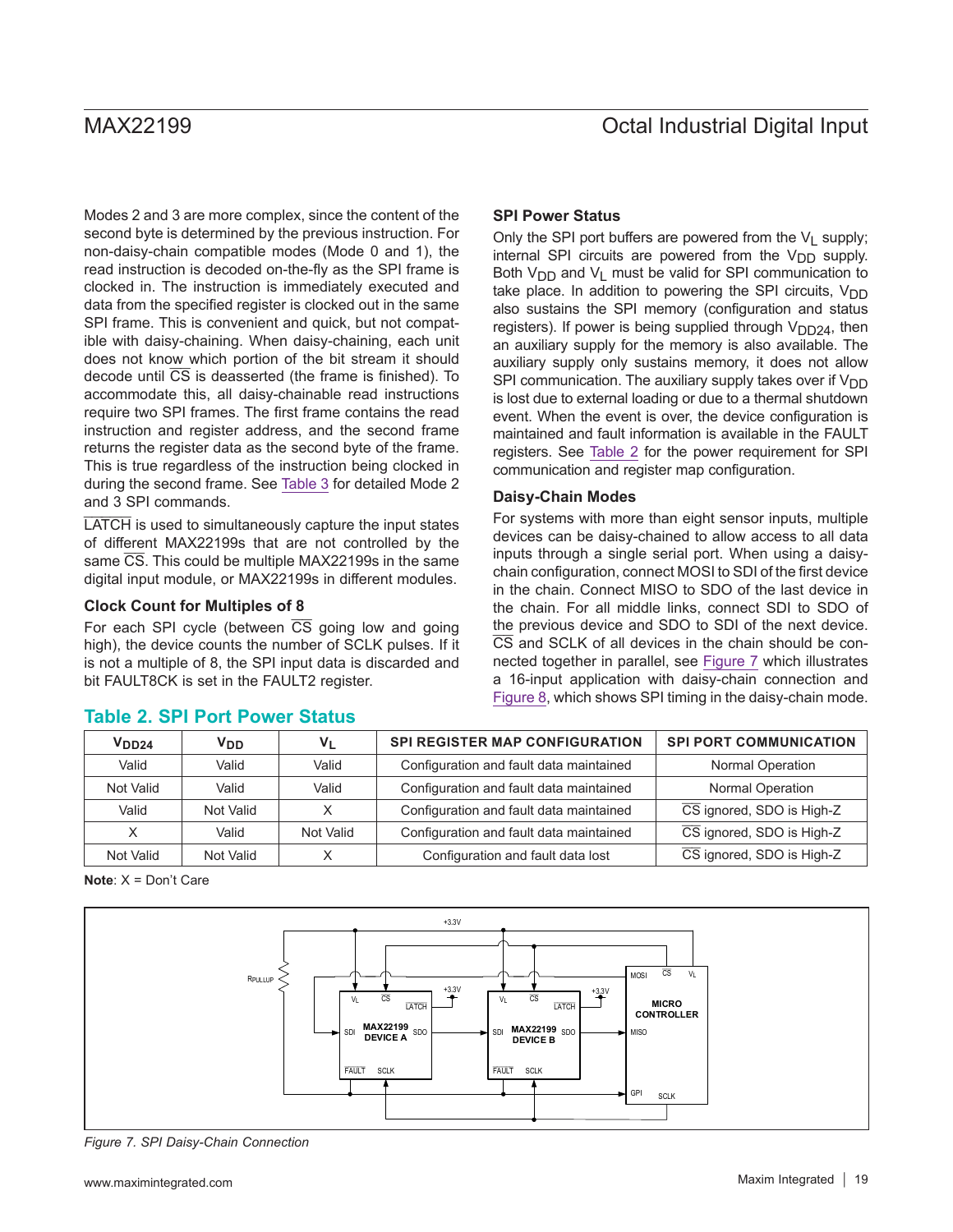# MAX22199 **MAX22199 Octal Industrial Digital Input**

<span id="page-19-0"></span>

*Figure 8. SPI Daisy-Chain Communication Example–Mode 3 Write and Read*

### **Configuration Flowchart**

The MAX22199 powers on with default register settings and can be used in the default mode to read the data inputs, or it can be configured to match the individual application requirements. Before any register access for configuration or reading data, the MCU needs to wait until READY goes low indicating that the MAX22199 is powered up and ready for use. Next, the MCU needs to clear the FAULT pin that asserts low after every power-up event due to the default state (high) of the POR flag.

**Default Mode** (Power-up mode): In this mode, all input channel filters (FLT\_ registers) are set to bypass mode, all input channels are enabled, and all fault sources are disabled on FAULT pin except the CRC and POR flags. Upon power-up, the POR flag is set to 1. If the FAULT pin is being used, then a write operation must be performed to the FAULT1 register to reset POR to 0 for normal operating conditions. Now the MAX22199 can be polled to read data from DI register to show the logic state of the 8 input channels.

**Configurable Mode**: The MAX22199 can be configured for different parameters based upon the application requirements. The MCU can write to the various registers to set the options for input channel filters, enabling different fault sources on the FAULT pin, or disabling specific input channels. In addition, the user can enable features such as making FAULT pin sticky or not. Once the configuration is complete, the MAX22199 can be polled to read from DI register to show the logic state of the 8 input channels. [Figure 9](#page-20-0) demonstrates an example to configure the MAX22199.

**FAULT Asserted**: The MAX22199 uses the open-drain FAULT pin to indicate to the MCU that a fault has occurred, often by using this pin to trigger an interrupt function within the MCU. The MCU can determine the source of the fault by reading regsiter FAULT1. If bit 5 of FAULT1 is set, then register FAULT2 is indicating a fault and the FAULT2 register must also be read. Reading the FAULT register clears the fault flag unless the fault condition persists, which immediately resets the flag.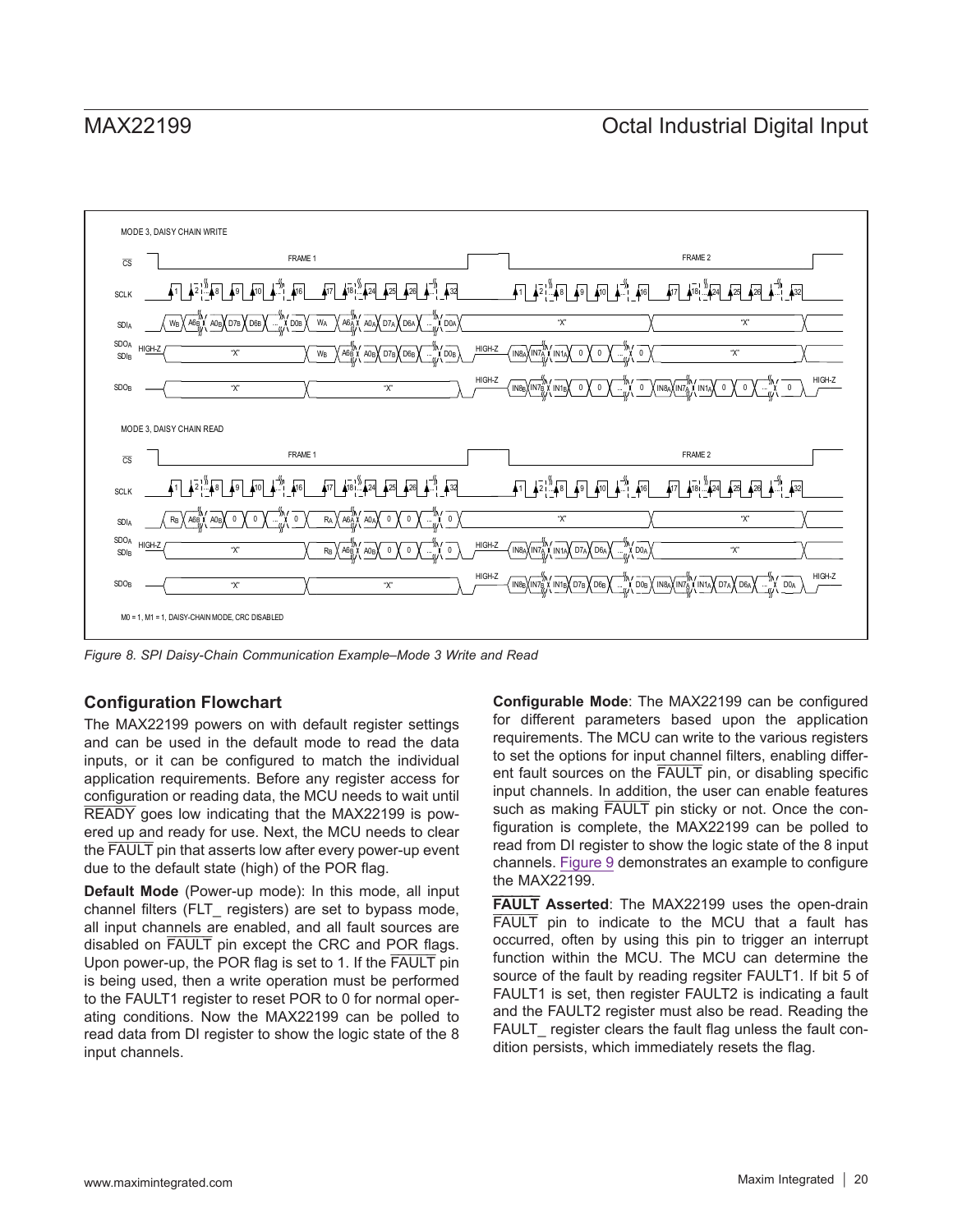<span id="page-20-0"></span>

*Figure 9. MAX22199 Configuration Flowchart*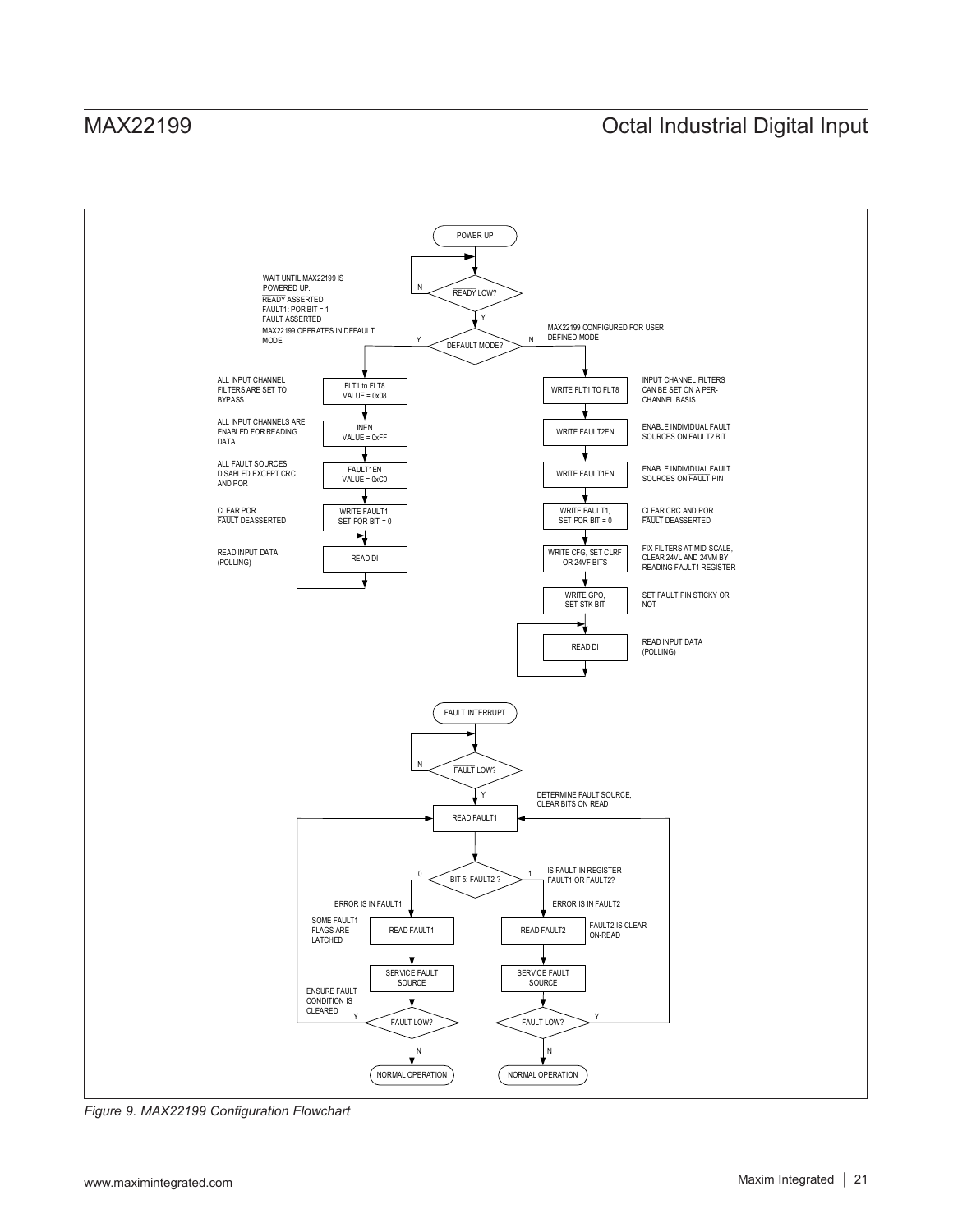# <span id="page-21-0"></span>**Table 3. SPI Frames for SPI Modes**

### **Mode 0: M1 = 0, M0 = 0 (CRC Enabled, SPI Direct Mode)**

Write

| <b>SDI</b> | $MSB = 1$<br>bit | Register Address<br>7 bits    | Write Data<br>8 bits         |             | 000 Fill Data<br>3 its | <b>CRC</b> from Host<br>5 bits |
|------------|------------------|-------------------------------|------------------------------|-------------|------------------------|--------------------------------|
| <b>SDO</b> |                  | Input data: IN8-IN1<br>8 bits | 00000000 Fill Data<br>8 bits | <b>24VL</b> | 24VM                   | CRC from MAX22199<br>5 bits    |

Read

| <b>SDI</b> | $MSB = 0$<br>bit | <b>Register Address</b><br>7 bits | 00000000 Fill Data<br>8 bits   |             | 000 Fill Data<br>3 bits |   | <b>CRC</b> from Host<br>5 bits |
|------------|------------------|-----------------------------------|--------------------------------|-------------|-------------------------|---|--------------------------------|
| <b>SDO</b> |                  | Input data: IN8-IN1<br>8 bits     | Register Data: D7-D0<br>8 bits | <b>24VL</b> | 24VM                    | 0 | CRC from MAX22199<br>5 bits    |

### **Mode 1: M1 = 0, M0 = 1 (CRC Disabled, SPI Direct Mode)**

**Write** 

| <b>SDI</b> | $MSB = 1$ | <b>Register Address</b>       | <b>Write Data</b>            |
|------------|-----------|-------------------------------|------------------------------|
|            | 1 bit     | 7 bits                        | 8 bits                       |
| <b>SDO</b> |           | Input data: IN8-IN1<br>8 bits | 00000000 Fill Data<br>8 bits |

Read

| <b>SDI</b> | $MSB = 0$ | <b>Register Address</b>       | 00000000 Fill Data             |
|------------|-----------|-------------------------------|--------------------------------|
|            | 1 bit     | 7 bits                        | 8 bits                         |
| <b>SDO</b> |           | Input data: IN8-IN1<br>8 bits | Register Data: D7-D0<br>8 bits |

### **Mode 2: M1 = 1, M0 = 0 (CRC Enabled, Daisy-Chain Mode)**

Write – Preceding frame was a write or no-op

| <b>SDI</b> | $MSB = 1$<br>bit | Register Address<br><sup>ㅋ</sup> bits | <b>Write Data</b><br>8 bits  |      | 000 Fill Data<br>3 bits | <b>CRC</b> from Host<br>5 bits |
|------------|------------------|---------------------------------------|------------------------------|------|-------------------------|--------------------------------|
| <b>SDO</b> |                  | Input data: IN8-IN1<br>8 bits         | 00000000 Fill Data<br>8 bits | 24VL | 24VM                    | CRC from MAX22199<br>5 bits    |

Write – Preceding frame was a read

| <b>SDI</b> | $MSB = 1$<br>bit | <b>Register Address</b><br><sup>ㄱ</sup> bits | <b>Write Data</b><br>8 bits    |             | 000 Fill Data<br>3 bits | <b>CRC</b> from Host<br>5 bits |
|------------|------------------|----------------------------------------------|--------------------------------|-------------|-------------------------|--------------------------------|
| <b>SDO</b> |                  | Input data: IN8-IN1<br>8 bits                | Register Data: D7-D0<br>8 bits | <b>24VL</b> | 24VM                    | CRC from MAX22199<br>5 bits    |

Read – Preceding frame was a write or no-op

| <b>SDI</b> | $MSB = 0$<br>bit | <b>Register Address</b><br>7 bits | 00000000 Fill Data<br>8 bits |             | 000 Fill Data<br>3 bits | <b>CRC</b> from Host<br>5 bits |
|------------|------------------|-----------------------------------|------------------------------|-------------|-------------------------|--------------------------------|
| <b>SDO</b> |                  | Input data: IN8-IN1<br>8 bits     | 00000000 Fill Data<br>8 bits | <b>24VL</b> | 24VM                    | CRC from MAX22199<br>5 bits    |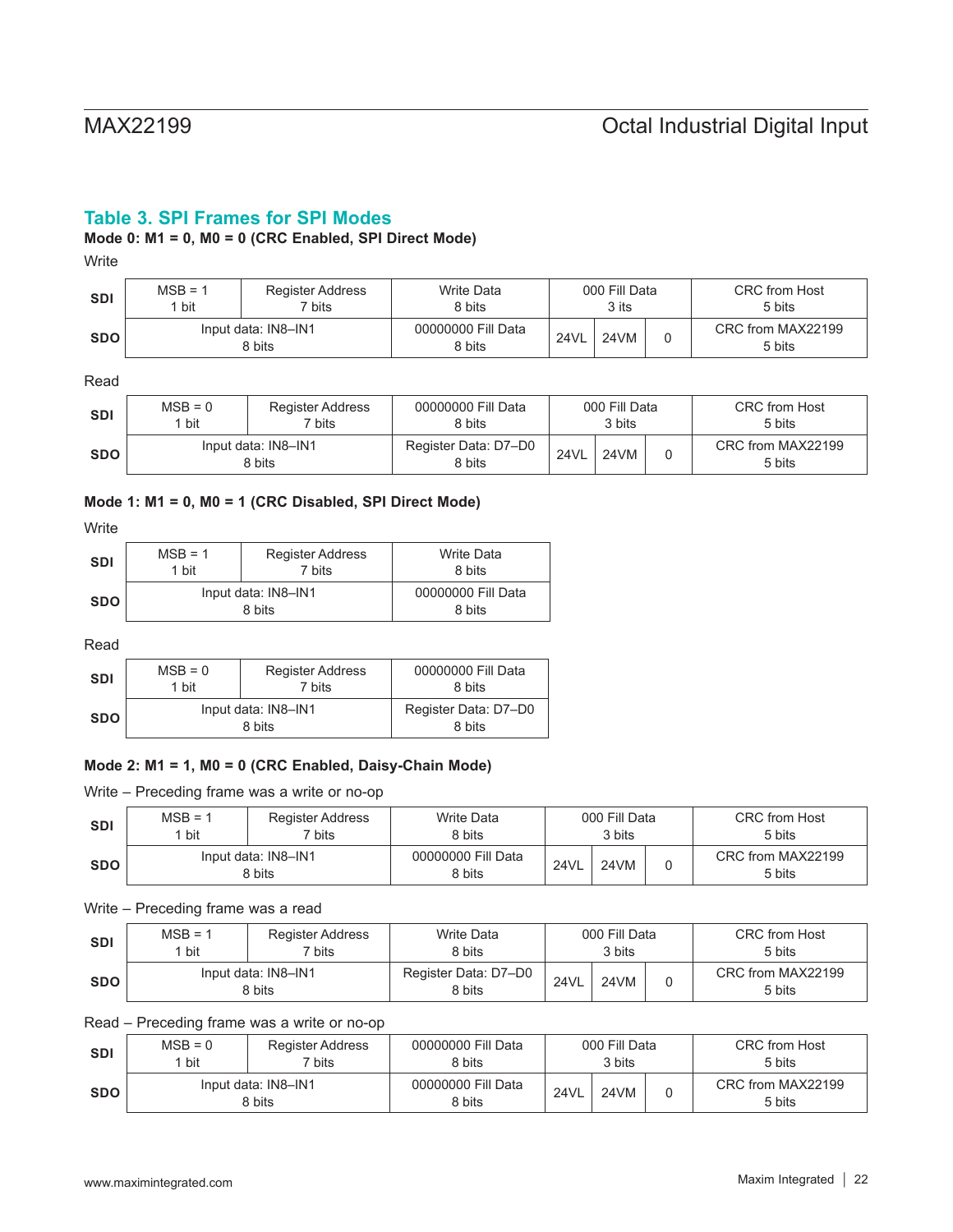# **Table 3: SPI Frames for SPI Modes (continued)**

Read – Preceding frame was a read

| <b>SDI</b> | $MSB = 0$<br>bit | <b>Register Address</b><br>7 bits | 00000000 Fill Data<br>8 bits   |             | 000 Fill Data<br>3 bits | <b>CRC</b> from Host<br>5 bits |
|------------|------------------|-----------------------------------|--------------------------------|-------------|-------------------------|--------------------------------|
| <b>SDO</b> |                  | Input data: IN8-IN1<br>8 bits     | Register Data: D7-D0<br>8 bits | <b>24VL</b> | 24VM                    | CRC from MAX22199<br>5 bits    |

### **Mode 3: M1 = 1, M0 = 1 (CRC Disabled, Daisy-Chain Mode)**

Write – Preceding frame was a write or no-op

| <b>SDI</b> | $MSB = 1$ | <b>Register Address</b>       | <b>Write Data</b>            |
|------------|-----------|-------------------------------|------------------------------|
|            | 1 bit     | 7 bits                        | 8 bits                       |
| <b>SDO</b> |           | Input data: IN8-IN1<br>8 bits | 00000000 Fill Data<br>8 bits |

Write – Preceding frame was a read

| <b>SDI</b> | $MSB = 1$ | <b>Register Address</b>       | <b>Write Data</b>              |
|------------|-----------|-------------------------------|--------------------------------|
|            | 1 bit     | 7 bits                        | 8 bits                         |
| <b>SDO</b> |           | Input data: IN8-IN1<br>8 bits | Register Data: D7-D0<br>8 bits |

Read – Preceding frame was a write or no-op

| <b>SDI</b> | $MSB = 0$ | <b>Register Address</b>       | 00000000 Fill Data           |
|------------|-----------|-------------------------------|------------------------------|
|            | 1 bit     | 7 bits                        | 8 bits                       |
| <b>SDO</b> |           | Input data: IN8-IN1<br>8 bits | 00000000 Fill Data<br>8 bits |

Read – Preceding frame was a read

| <b>SDI</b> | $MSB = 0$ | <b>Register Address</b>       | 00000000 Fill Data             |
|------------|-----------|-------------------------------|--------------------------------|
|            | 1 bit     | 7 bits                        | 8 bits                         |
| <b>SDO</b> |           | Input data: IN8-IN1<br>8 bits | Register Data: D7-D0<br>8 bits |

### **Notes:**

SDI – CRC generated by external device such as MCU; data D7–D0 clocked out from MCU

SDO – CRC generated by the MAX22199; data D7–D0 clocked out from the MAX22199 register

NO-OP – No Operation, i.e. write cycle with no valid data to specified address

Write Cycle – DI8–DI1 are from internal latches, whose outputs are frozen when CS or LATCH goes low. Bits 24VL and 24VM are frozen by  $\overline{\text{CS}}$  going low but not by LATCH.

Read Cycle – D7–D0 are the register data addressed through SDI. Bits 24VL and 24VM reflect the corresponding bits in the FAULT1 register.

In mode 1 and mode 3,  $\overline{CS}$  can be deasserted after eight clock cycles to retreive the input data in a single-byte SPI command. The read or write command is ignored in this case.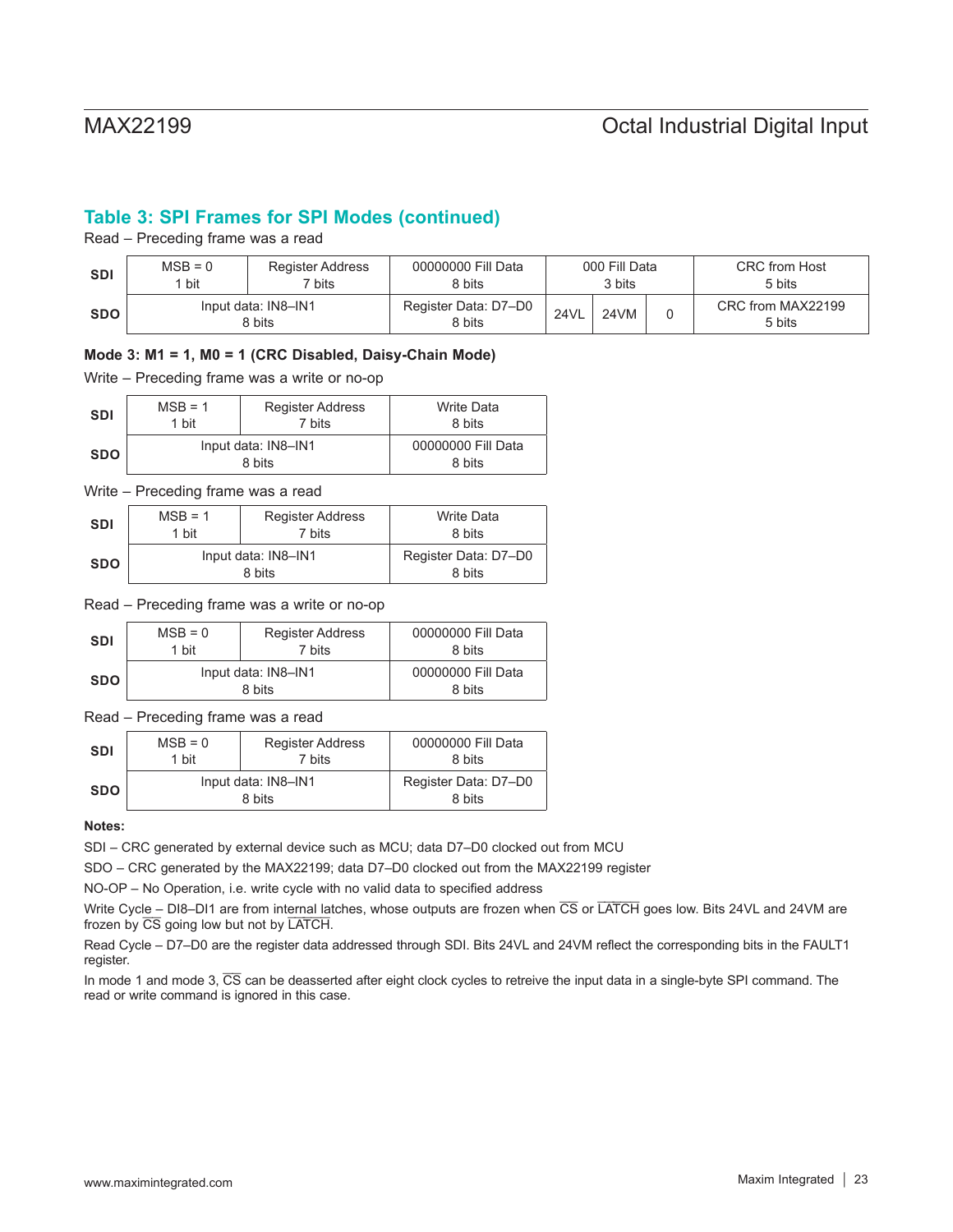# Table 4. Register Map **Table 4. Register Map**

| <b>REGISTER</b>       | <b>ADDRESS</b> | <b>NBOL</b><br>$\geq$ | TYPE         | (DEFAULT)<br>POR | ∼               | ဖ          | <b>LO</b>                                                                                                                                      | 4             | 3                | $\overline{\mathbf{a}}$ |                    | $\bullet$       |
|-----------------------|----------------|-----------------------|--------------|------------------|-----------------|------------|------------------------------------------------------------------------------------------------------------------------------------------------|---------------|------------------|-------------------------|--------------------|-----------------|
| Digital Input         | 02h            | $\overline{\circ}$    | $\simeq$     | 60h              | $\frac{8}{2}$   | <b>ZIO</b> | $\frac{6}{10}$                                                                                                                                 | DI5           | D <sub>14</sub>  | D <sub>13</sub>         | $\frac{2}{10}$     | Σí              |
| Fault 1               | 04h            | FAULT1                | <b>MIXED</b> | 46h              | CRC             | POR        | FAULT2                                                                                                                                         | $\circ$       | $\circ$          | 24VL                    | 24VM               | $\circ$         |
| Filter IN1            | 06h            | FLT <sub>1</sub>      | $\geqslant$  | 08h              | $\circ$         | $\circ$    | $\circ$                                                                                                                                        | ×             | FBP <sub>1</sub> |                         | <b>DELAY1[2:0]</b> |                 |
| Filter IN2            | 08h            | FLT <sub>2</sub>      | $\geqslant$  | 08h              | $\circ$         | $\circ$    | $\circ$                                                                                                                                        | $\times$      | FBP <sub>2</sub> |                         | DELAY2[2:0]        |                 |
| Filter IN3            | 0Ah            | FLT3                  | $\geqslant$  | 08h              | $\circ$         | $\circ$    | $\circ$                                                                                                                                        | $\times$      | FBP <sub>3</sub> |                         | DELAY3[2:0]        |                 |
| Filter IN4            | 0Ch            | FLT4                  | RW           | 08h              | $\circ$         | $\circ$    | $\circ$                                                                                                                                        | $\times$      | FBP4             |                         | <b>DELAY4[2:0]</b> |                 |
| Filter IN5            | 0Eh            | FLT5                  | $\geqslant$  | 08h              | $\circ$         | $\circ$    | $\circ$                                                                                                                                        | $\times$      | FBP <sub>5</sub> |                         | DELAY5[2:0]        |                 |
| Filter IN6            | 10h            | FLT6                  | $\geqslant$  | 08h              | $\circ$         | $\circ$    | $\circ$                                                                                                                                        | ×             | FBP6             |                         | DELAY6[2:0]        |                 |
| Filter IN7            | 12h            | FLT7                  | $\geqslant$  | 08h              | $\circ$         | $\circ$    | $\circ$                                                                                                                                        | $\times$      | FBP7             |                         | DELAY7[2:0]        |                 |
| Filter IN8            | 14h            | FLT8                  | $\geqslant$  | 08h              | $\circ$         | $\circ$    | $\circ$                                                                                                                                        | $\times$      | FBP8             |                         | DELAY8[2:0]        |                 |
| Configuration         | 18h            | CFG                   | RW           | 60h              | $\circ$         | $\circ$    | $\circ$                                                                                                                                        | 24VF          | CLRF             | $\circ$                 | $\circ$            | $\times$        |
| Input Enable          | 1Ah            | 三山<br>$\leq$          | $\geqslant$  | 다<br>도           | EN <sub>8</sub> | EN7        | EN <sub>6</sub>                                                                                                                                | EN5           | EN <sub>4</sub>  | EN <sub>3</sub>         | EN <sub>2</sub>    | EN <sub>1</sub> |
| Fault 2               | 10h            | FAULT2                | <b>COR</b>   | 60h              | $\circ$         | $\circ$    | FAULT8CK                                                                                                                                       | <b>OTSHDN</b> | $\circ$          | $\circ$                 | $\circ$            | $\circ$         |
| Enables<br>Fault 2    | 1Eh            | LT2EN<br><b>FAUL</b>  | RW           | 00h              | $\circ$         | 0          | FAULT8CKE OTSHDNE                                                                                                                              |               | $\times$         | $\times$                | $\times$           | $\times$        |
| GPO                   | 22h            | GPO                   | RW           | 00h              | <b>STK</b>      | $\circ$    | $\circ$                                                                                                                                        | $\circ$       | $\circ$          | $\circ$                 | $\circ$            | $\circ$         |
| Enables<br>Fault 1    | 24h            | <b>ILT1EN</b><br>FAUL | RW           | <b>COh</b>       | CRCE            | PORE       | FAULT2E                                                                                                                                        | $\times$      | $\times$         | 24VLE                   | 24VME              | $\times$        |
| No-Op                 | 26h            | $\frac{P}{Q}$<br>z    | ≨            | I                |                 |            | Dummy register. Contents of register DI are clocked out normally during<br>attempted SPI writes to this register. Useful for daisy-chain mode. |               |                  |                         |                    |                 |
| Register Type Legend: |                |                       |              |                  |                 |            |                                                                                                                                                |               |                  |                         |                    |                 |

٦

 $\mathbf{I}$ -1 Т

┓

 $\mathbf{I}$ 

 $\mathbf{I}$ 

-1  $\mathbf{I}$  $\mathbf{I}$  -1 -1  $\mathbf{I}$ 

f

**Register Type Legend:** R: Read only RW: Read and Write COR: Clear-On-Read

R: Read only<br>RW: Read and Write

MIXED: Some bits are Clear-On-Read type, others are cleared differently. See bit descriptions for details.

COR: Clear-On-Read<br>MIXED: Some bits are Clear-On-Read type, others are cleared differently. See bit descriptions for details.<br>X: Don't care. Can be written as 1 or 0.

X: Don't care. Can be written as 1 or 0.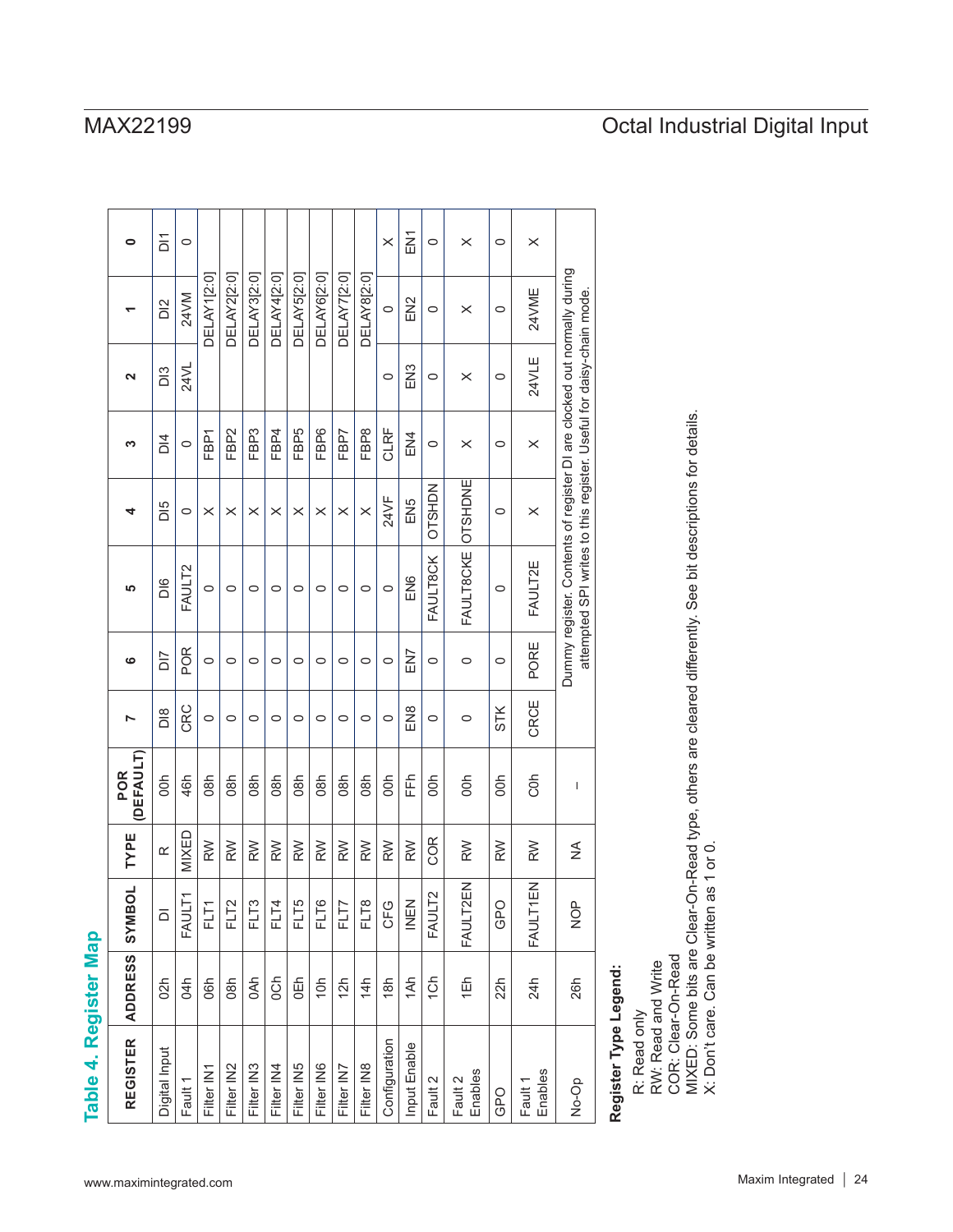# **Register Detailed Description**

**DI (Read)**

 $Address = 0x02$ 

Default =  $0x00$ 

| <b>BIT</b> | <b>NAME</b> | <b>DESCRIPTION</b>                                                                                                                              |
|------------|-------------|-------------------------------------------------------------------------------------------------------------------------------------------------|
| 7:0        |             | 0: Channel x is driven low<br>$D18 - D11$   1: Channel x is driven high<br>Digital input state. DI is the state of the corresponding input pin. |

# **FAULT1 (Mixed)**

Address =  $0x04$ 

Default =  $0x46$ 

| <b>BIT</b>     | <b>NAME</b>        | <b>DESCRIPTION</b>                                                                                                                                                                                                                                                               |
|----------------|--------------------|----------------------------------------------------------------------------------------------------------------------------------------------------------------------------------------------------------------------------------------------------------------------------------|
| 7              | <b>CRC</b>         | 0: The last received SPI frame was not corrupted.<br>1: The last received SPI frame was corrupted.<br>It is not cleared upon read, but when an uncorrupted SPI frame is received.<br>CRC is only active in SPI interface Mode 0 and 2.                                           |
| 6              | <b>POR</b>         | 0: Normal operating conditions<br>1: POR event has reset the register map to its power-on-reset state<br>This bit is cleared only if the user writes "0" to it. Other bits in this register are unaffected by the write<br>access.                                               |
| 5              | FAULT <sub>2</sub> | 0: All enabled bits in the FAULT2 register are not set<br>1: An enabled bit in the FAULT2 register is set<br>This bit is cleared on read only if the FAULT2 register is cleared or the bit is disabled.                                                                          |
| 4:3            | $\Omega$           | Reserved                                                                                                                                                                                                                                                                         |
| $\mathfrak{D}$ | $24VL*$            | 0: 24V supply is normal (above the 24VL threshold)<br>1: 24V supply is low (below the 24VL threshold)<br>Cleared upon reading this register. If bit 4 in the CFG register (24VF) is 0, 24VL can also be cleared after<br>any SPI transaction while operation in Mode 0 or 2.     |
|                | $24VM*$            | 0: 24V supply is normal (above the 24VM threshold)<br>1: 24V supply is missing (below the 24VM threshold)<br>Cleared upon reading this register. If bit 4 in the CFG register (24VF) is 0, 24VM can also be cleared after<br>any SPI transaction while operation in Mode 0 or 2. |
| 0              | 0                  | Reserved                                                                                                                                                                                                                                                                         |

*\*These flags are latched and they remain set until read even if the fault goes away, and are not cleared if the fault condition is still present when the register is read.*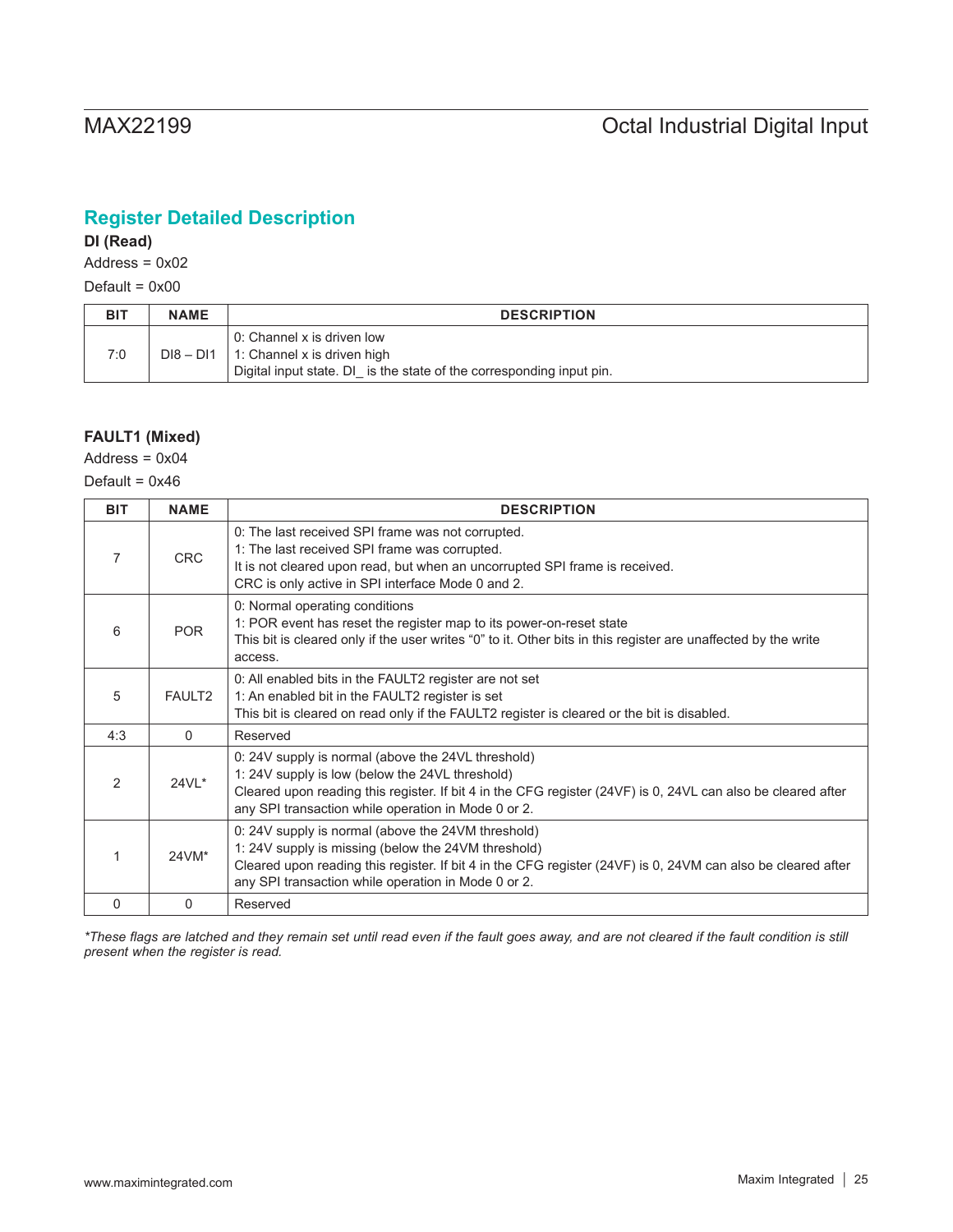# MAX22199 Octal Industrial Digital Input

# **FLT1 to FLT8 (Read/Write)**

Address =  $0x06 - 0x14$  (increments of 2)

Default =  $0x08$ 

| <b>BIT</b> | <b>NAME</b>    | <b>DESCRIPTION</b>                                                                                                                                                                                                                                                                                                              |
|------------|----------------|---------------------------------------------------------------------------------------------------------------------------------------------------------------------------------------------------------------------------------------------------------------------------------------------------------------------------------|
| 7:5        | $\Omega$       | Reserved                                                                                                                                                                                                                                                                                                                        |
| 4          | X              | Don't care. Can be written as 1 or 0                                                                                                                                                                                                                                                                                            |
| 3          | FBP            | FBP1 to FBP8.<br>0: Programmable filter on IN_ is used<br>1: Programmable filter on IN is bypassed                                                                                                                                                                                                                              |
| 2:0        | DELAY<br>[2:0] | DELAY1 to DELAY8. Programmable filter values for IN :<br>DELAY $[2:0] = 000 = 50 \mu s$<br>$DELAY_{2:0} = 001 = 100 \mu s$<br>DELAY $[2:0] = 010 = 400 \mu s$<br>$DELAY_{2:0} = 011 = 800 \mu s$<br>DELAY $[2:0] = 100 = 1.6$ ms<br>$DELAY_{2:0} = 101 = 3.2ms$<br>DELAY $[2:0] = 110 = 12.8$ ms<br>DELAY $[2:0] = 111 = 20$ ms |

### **CFG (Read/Write)**

Address =  $0x18$ 

### Default =  $0x00$

| <b>BIT</b> | <b>NAME</b> | <b>DESCRIPTION</b>                                                                                                                                                                                              |
|------------|-------------|-----------------------------------------------------------------------------------------------------------------------------------------------------------------------------------------------------------------|
| 7:5        | 0           | Reserved                                                                                                                                                                                                        |
| 4          | 24VF        | 0: Flags 24VL and 24VM are cleared after any full frame SPI transaction or by reading the FAULT1 register<br>1: 24VL and 24VM are cleared only by reading the FAULT1 register<br>Only affects SPI Mode 0 and 2. |
| 3          | <b>CLRF</b> | 0: All input filters operate normally<br>1: All input filters are fixed at the mid-scale value for the chosen delay<br>The filters resume normal operation when CLRF is cleared.                                |
| 2:1        | 0           | Reserved                                                                                                                                                                                                        |
| 0          | X           | Don't care. Can be written as 1 or 0                                                                                                                                                                            |

### **INEN (Read/Write)**

Address =  $0x1A$ 

Default = 0xFF

| BIT | <b>NAME</b> | <b>DESCRIPTION</b>                                                                                                                     |
|-----|-------------|----------------------------------------------------------------------------------------------------------------------------------------|
| 7:0 | $EN8 - EN1$ | 0: EN = 0, IN is disabled, the current source is set to 0mA, and the DI bit in the DI register is set to 0<br>1: EN = 1, IN is enabled |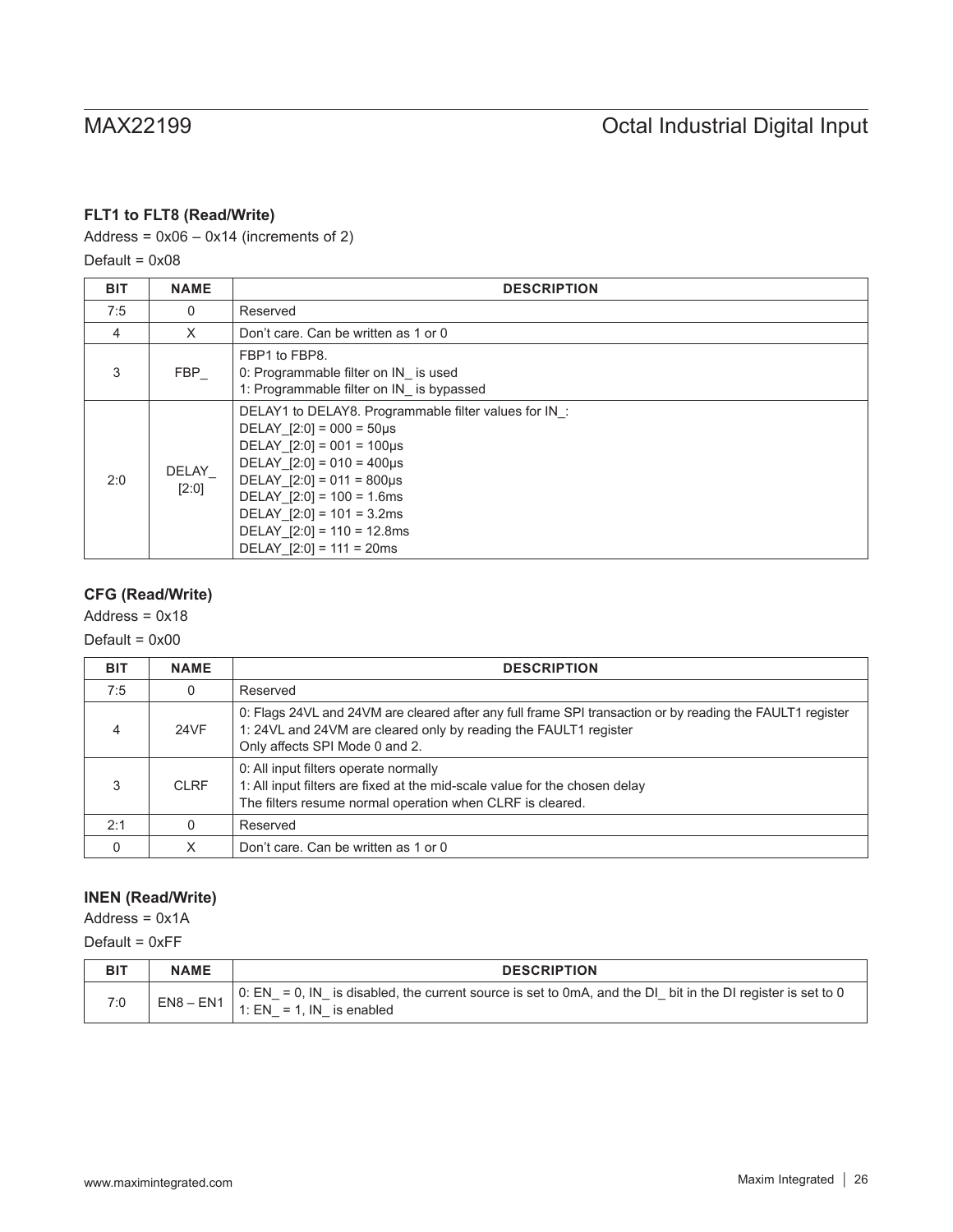# **FAULT2 (Clear-On-Read)**

Address = 0x1C

Default =  $0x00$ 

| <b>BIT</b> | <b>NAME</b>     | <b>DESCRIPTION</b>                                                                                                                                                                                                                                                                                                                                                                            |
|------------|-----------------|-----------------------------------------------------------------------------------------------------------------------------------------------------------------------------------------------------------------------------------------------------------------------------------------------------------------------------------------------------------------------------------------------|
| 7:6        | 0               | Reserved                                                                                                                                                                                                                                                                                                                                                                                      |
| 5          | <b>FAULT8CK</b> | 0: SPI receives a number of clock pulses equal to a multiple of eight, valid transaction<br>1: SPI receives a number of clock pulses not equal to a multiple of eight, the SPI command is rejected                                                                                                                                                                                            |
|            | <b>OTSHDN</b>   | 0: Normal operating conditions<br>1: Overtemperature shutdown (the safe operating temperature 165°C typical has been exceeded)<br>Overtemperature Shutdown: all inputs and LED drivers are turned off to reduce power dissipation and<br>protect the device. The SPI interface and internal regulator remain active and if the temperature continues<br>to rise, the regulator is turned off. |
| 3:0        |                 | Reserved                                                                                                                                                                                                                                                                                                                                                                                      |

# **FAULT2EN (Read/Write)**

Address =  $0x1E$ 

Default =  $0x00$ 

| <b>BIT</b> | <b>NAME</b>      | <b>DESCRIPTION</b>                                                                                                  |
|------------|------------------|---------------------------------------------------------------------------------------------------------------------|
| 7:6        |                  | Reserved                                                                                                            |
|            | <b>FAULT8CKE</b> | 0: Disable bit FAULT2 in FAULT1 register<br>1: Enable bit FAULT2 in FAULT1 register to be set when FAULT8CK is high |
|            | <b>OTSHDNE</b>   | 0: Disable bit FAULT2 in FAULT1 register<br>1: Enable bit FAULT2 in FAULT1 register to be set when OTSHDN is high   |
| 3:0        |                  | Don't care. Can be written as 1 or 0                                                                                |

# **GPO (Read/Write)**

Address =  $0x22$ 

Default =  $0x00$ 

| <b>BIT</b> | <b>NAME</b> | <b>DESCRIPTION</b>                                                                                                                                                                                                                                                                                                                |
|------------|-------------|-----------------------------------------------------------------------------------------------------------------------------------------------------------------------------------------------------------------------------------------------------------------------------------------------------------------------------------|
|            | <b>STK</b>  | 0: FAULT pin is not sticky. FAULT condition is determined by the logical OR of the unmasked real-time<br>FAULT1 register sources, and not the FAULT1 register bits.<br>1: FAULT pin is sticky. If at least one bit in the FAULT1 register is set and unmasked, FAULT pin remains<br>low until FAULT1 register is read (Figure 5). |
| 6:0        |             | Reserved                                                                                                                                                                                                                                                                                                                          |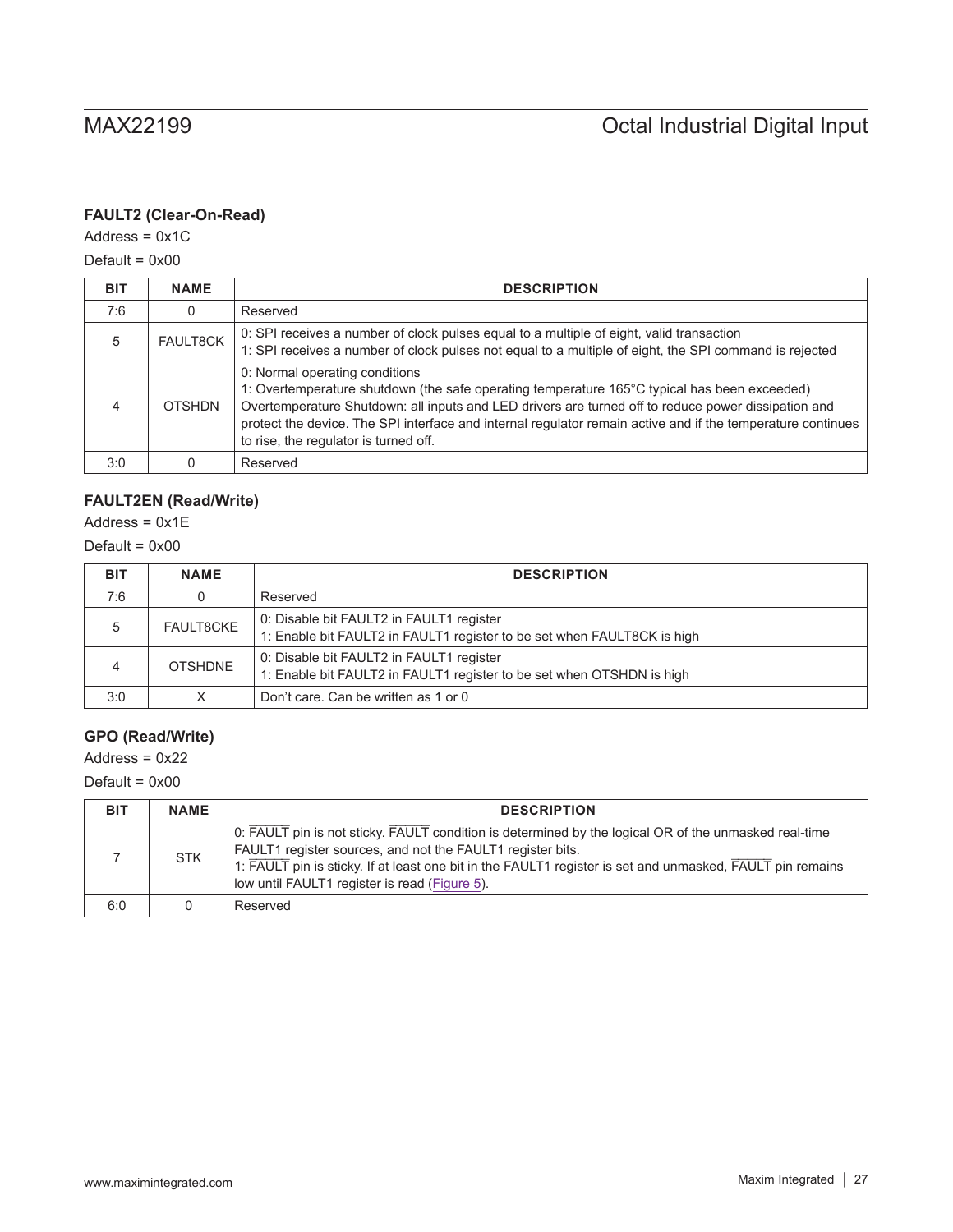# **FAULT1EN (Read/Write)**

 $Address = 0x24$ 

# Default = 0xC0

| <b>BIT</b>    | <b>NAME</b> | <b>DESCRIPTION</b>                                                                         |
|---------------|-------------|--------------------------------------------------------------------------------------------|
|               | <b>CRCE</b> | 0: FAULT pin is not asserted when CRC is 1<br>1: FAULT pin is asserted when CRC is 1       |
| 6             | <b>PORE</b> | 0: FAULT pin is not asserted when POR is 1<br>1: FAULT pin is asserted when POR is 1       |
| 5             | FAULT2E     | 0: FAULT pin is not asserted when FAULT2 is 1<br>1: FAULT pin is asserted when FAULT2 is 1 |
| 4:3           | X           | Don't care. Can be written as 1 or 0                                                       |
| $\mathcal{P}$ | 24VLE       | 0: FAULT pin is not asserted when 24VL is 1<br>1: FAULT pin is asserted when 24VL is 1     |
|               | 24VME       | 0: FAULT pin is not asserted when 24VM is 1<br>1: FAULT pin is asserted when 24VM is 1     |
| $\Omega$      | X           | Don't care. Can be written as 1 or 0                                                       |

# **NOP (N/A)**

Address =  $0x26$ 

### Default = N/A

| <b>BIT</b> | <b>NAME</b> | <b>DESCRIPTION</b>                                                                                                              |
|------------|-------------|---------------------------------------------------------------------------------------------------------------------------------|
| 7:0        | NOP[7:0]    | Dummy register. DI8-DI1 bits are clocked out normally during attempted writes to this register. Useful for<br>daisv-chain mode. |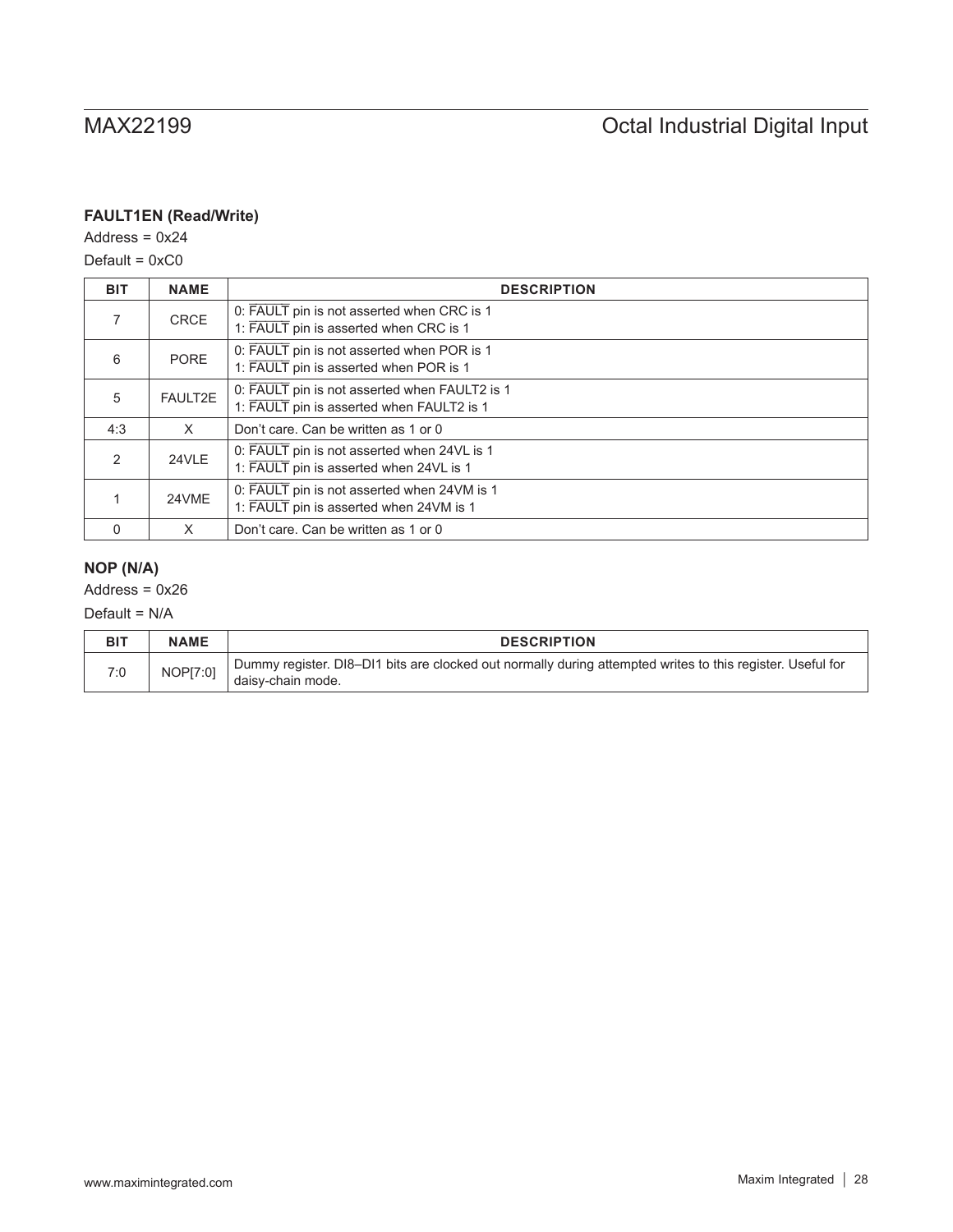# **Applications Information**

### **Power Supply Sequencing**

The MAX22199 does not require special power supply sequencing. The SPI interface logic level  $(V<sub>1</sub>)$  is set independently from the field supply  $(V_{DD24})$  or LDO output  $(V_{DD})$  levels.

# **Power Supply Decoupling**

To reduce ripple and the chance of introducing data errors, bypass  $V_{DD24}$ ,  $V_{L}$ , and  $V_{DD}$  with 0.1µF || 1µF ceramic capacitors to GND, respectively. Place the bypass capacitors as close as possible to the power supply input pins.

# **Powering the MAX22199 With the V<sub>DD</sub> Pin**

The MAX22199 can alternatively be powered using a 3.0– 5.5V supply connected to the  $V_{DD}$  pin. In this case a 24V supply is no longer needed and the  $V_{DD24}$  pin must be left unconnected. This configuration has lower power consumption and heat dissipation since the on-chip LDO voltage regulator is disabled (the  $V_{DD24}$  undervoltage lockout is below threshold and automatically disables the LDO).

In this configuration, the device always indicates a 24V FAULT due to bits 24VL and 24VM in the FAULT1 register, and the FAULT pin is always active (low) if the bits are enabled in the FAULT1EN register. To overcome this, set bits 24VLE and 24VME in the FAULT1EN register to 0.

### **PCB Layout Recommendations**

The PCB designer should follow some critical recommendations in order to get the best performance from the design.

Keep the input/output traces as short as possible. To keep signal paths low inductance, avoid using vias.

- Have a solid ground plane underneath the entire EP area with multiple thermal vias for best thermal performance.
- In order to achieve the optimal EFT performance, it is recommended to have the GND plane around the REFDI trace, and isolate the REFDI trace from all input traces as much as possible.

### **Isolating the SPI Interface**

A companion product, the MAX14483 is available, which is optimized to support the MAX22199. The MAX14483 is a 6-channel, 3.75kV<sub>RMS</sub>, low-power digital isolator ideal for interfacing to low-voltage products such as microcontrollers or FPGAs. [Figure 10](#page-29-0) demonstrates daisy-chain operation, showing SPI signals, control signals, and power monitoring signals isolated between the field and logic side of the design. A single MAX14483 can be used for multiple MAX22199s.

[Figure 11](#page-30-0) demonstrates two MAX22199s connected as independent slaves, meaning they have separate chip select  $(\overline{CS})$  signals from the master (MCU). The AUX channel of the MAX14483 can be used to isolate the second  $\overline{CS}$  signal. Care must be taken to ensure both MAX22199s are not enabled simultaneously to avoid SPIbus contention.

In both [Figure 10](#page-29-0) and [Figure 11,](#page-30-0) the READY signal from both MAX22199 devices are connected together to the IRDY pin of the MAX14483. The IRDY is pulled low when one of the MAX22199 devices is ready for operation. Care must be taken with the software to determine if both of the MAX22199s are ready. Alternatively, an OR gate can be used between READY signals to guarantee the IRDY is only pulled low when both the READY signals are low.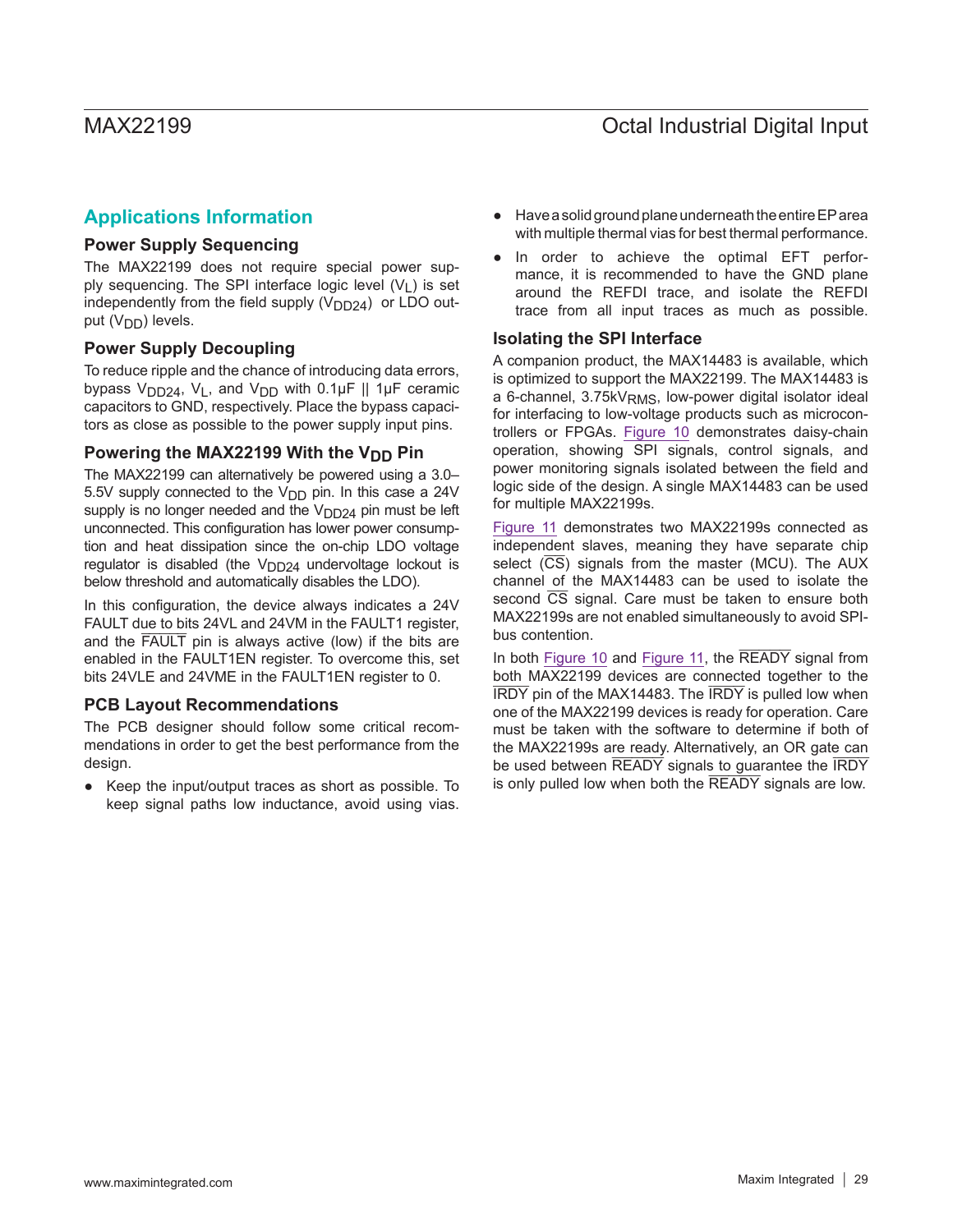<span id="page-29-0"></span>

*Figure 10. 16-Channel Type 1/3 Digital Input, SPI Daisy Chain*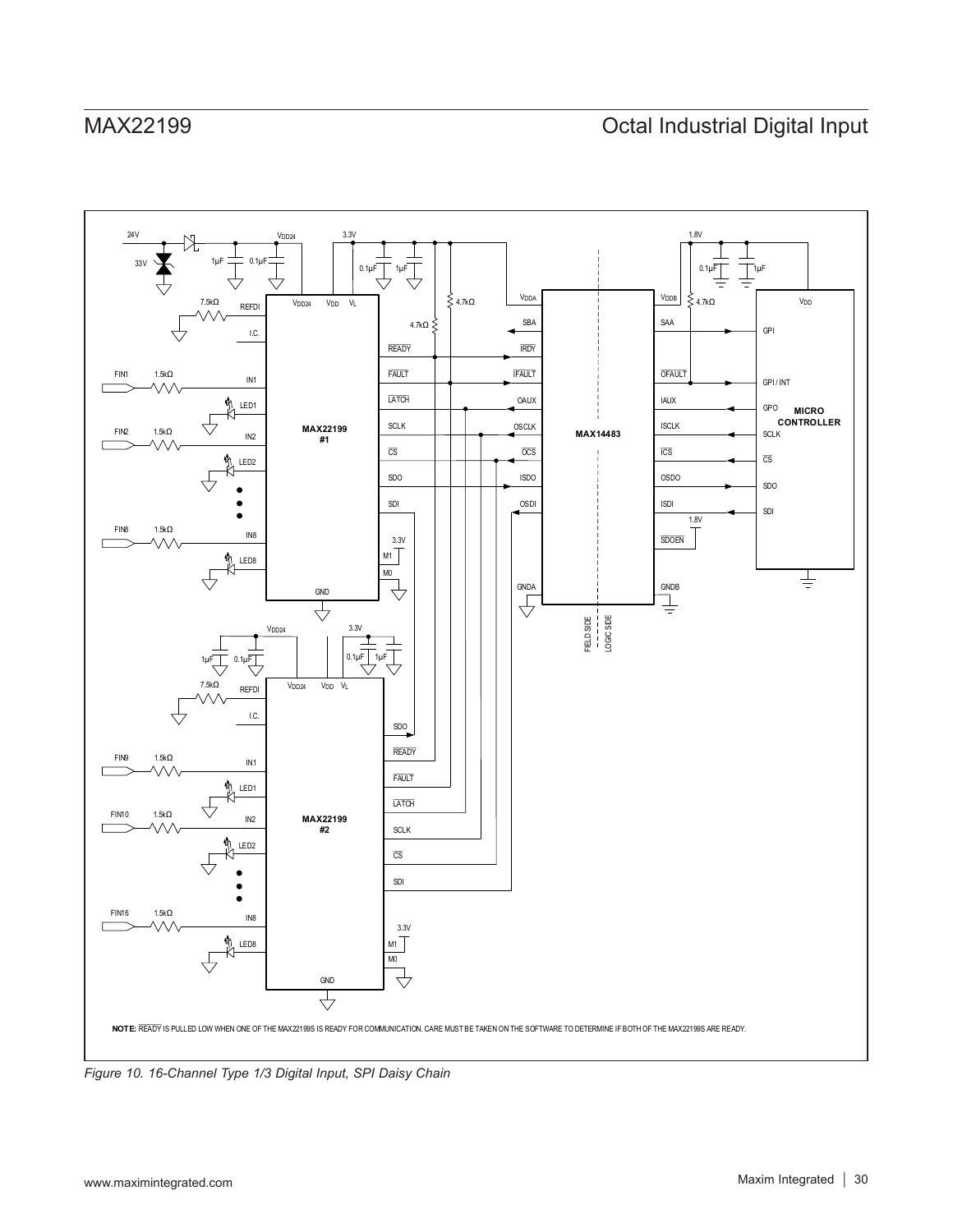<span id="page-30-0"></span>

*Figure 11. 16-Channel Type 1/3 Digital Input, Independent Slave SPI (Separate CS for Each SPI Slave)*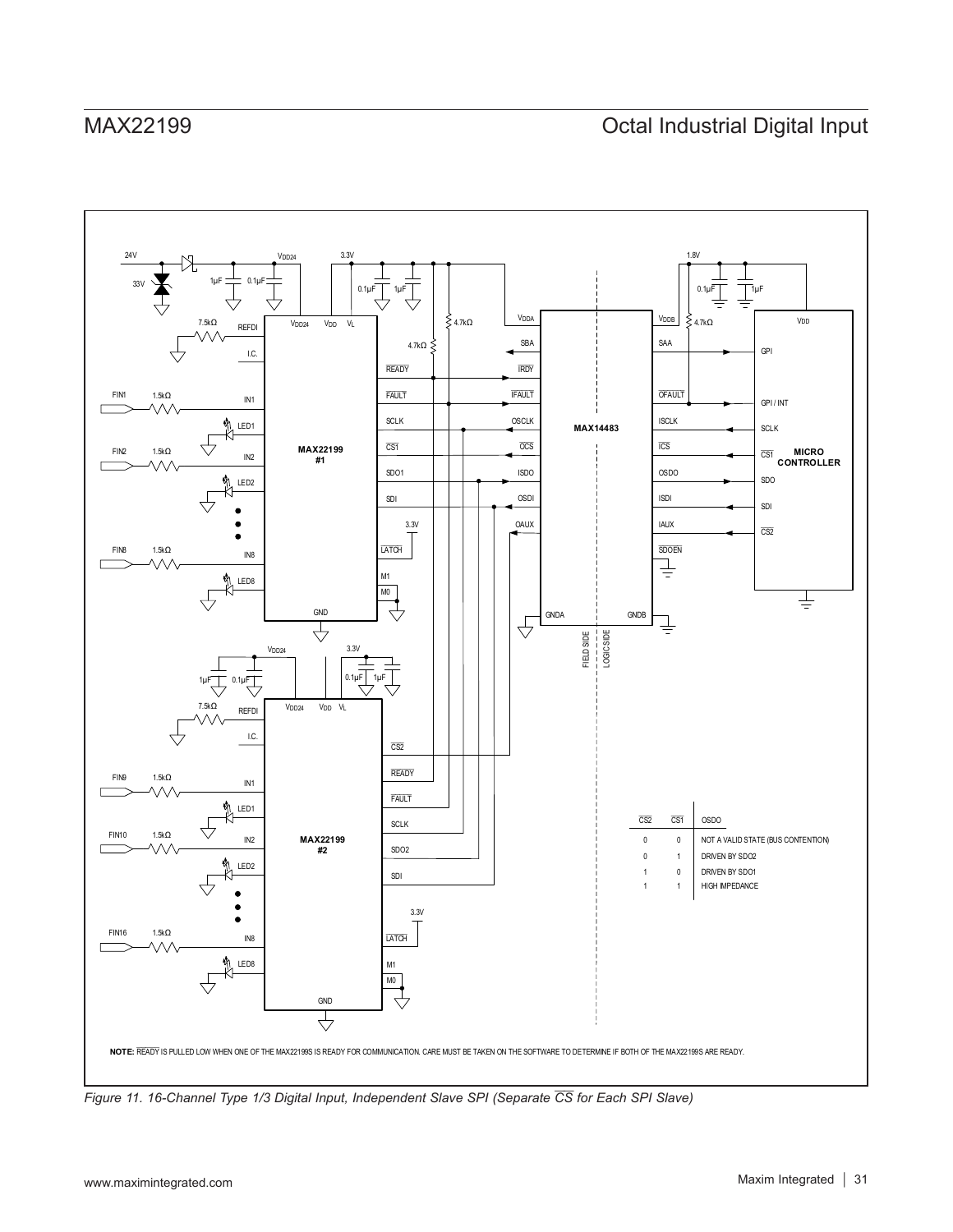# **IEC 61131-2 EMC Requirement**

The MAX22199 is required to operate reliably in harsh industrial environments. The device can meet the transient immunity requirements as specified in IEC 61131-2, including Electrostatic Discharge (ESD) per IEC 61000- 4-2, Electrical Fast Transient/Burst (EFT) per IEC 61000- 4-4, and Surge Immunity per IEC 61000-4-5. Maxim's proprietary process technology provides robust input channels and field supply with internal ESD structures and high Absolute Maximum Ratings (see the *[Absolute](#page-2-1) [Maximum Ratings](#page-2-1)* section), but external components are also required to absorb excessive energy from ESD and surge transients. The circuit with external components shown in [Figure 12](#page-31-0) allows the device to meet and exceed the transient immunity requirements as specified in IEC 61131-2 and related IEC 61000-4-x standards. The system shown in [Figure 12](#page-31-0), using the components shown in [Table 5](#page-32-1), is designed to be robust against ESD, EFT, and Surge specifications as listed in [Table 6.](#page-33-0) In all these tests, the part or DUT is soldered onto a properly designed application board (e.g., the MAX22199EVKIT#) with necessary external components.

<span id="page-31-0"></span>

*Figure 12. Typical EMC Protection Circuitry for the MAX22199*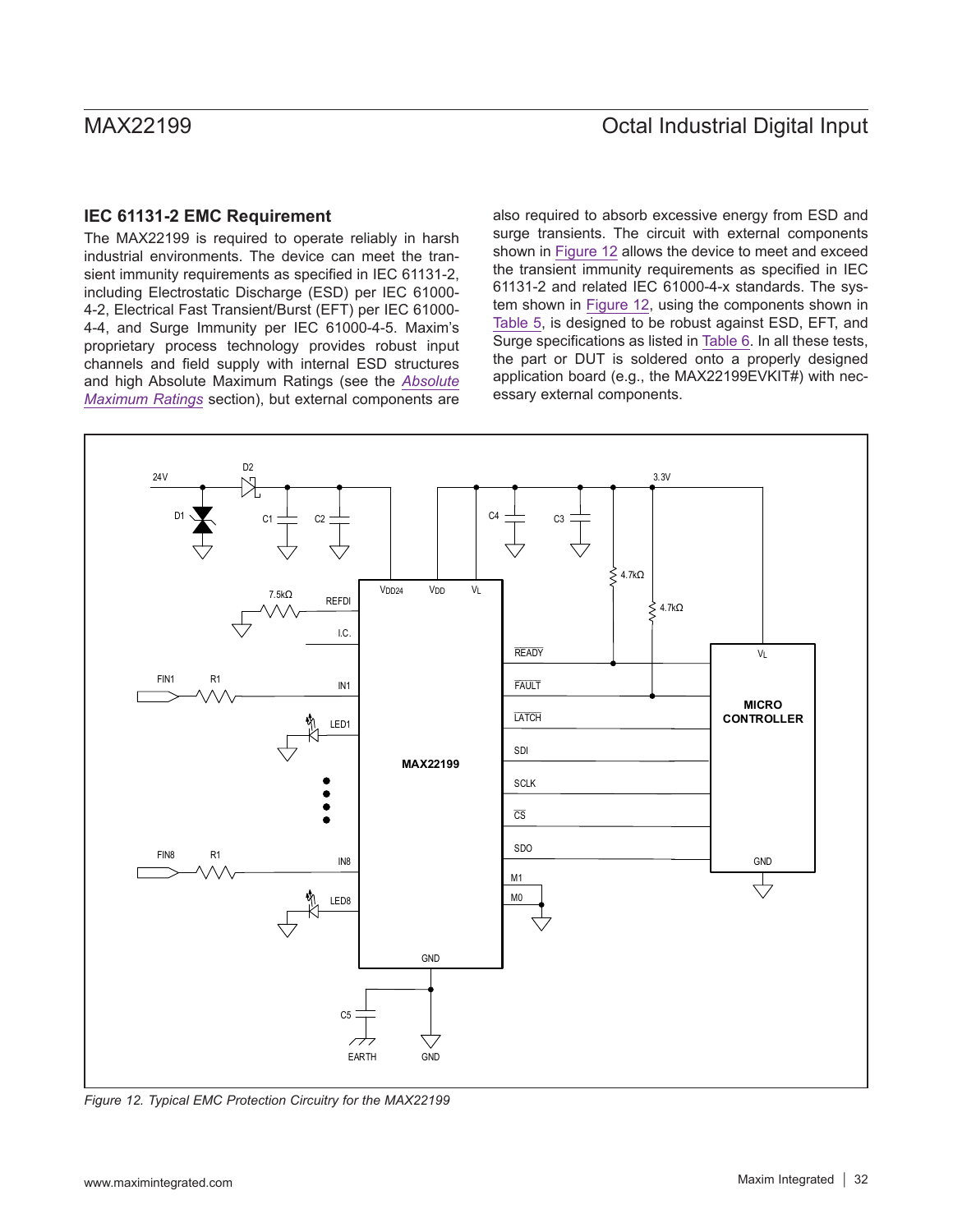| <b>COMPONENT</b>     | <b>DESCRIPTION</b>                                                                                          | REQUIRED/RECOMMENDED/OPTIONAL |
|----------------------|-------------------------------------------------------------------------------------------------------------|-------------------------------|
| C <sub>1</sub>       | 1µF, 100V low ESR ceramic capacitor                                                                         | Required                      |
| C <sub>2</sub>       | 0.1µF, 100V low ESR ceramic capacitor                                                                       | Required                      |
| C <sub>3</sub>       | 1µF, 10V low ESR ceramic capacitor                                                                          | Required                      |
| C4                   | 0.1µF, 10V low ESR ceramic capacitor                                                                        | Required                      |
| C <sub>5</sub>       | 3300pF safety rated Y capacitor (2220)                                                                      | Recommended                   |
| D <sub>1</sub>       | Bidirectional TVS diode, SMAJ33CA (42 $\Omega$ ) or SM30T39CAY (2 $\Omega$ )                                | Recommended                   |
| D <sub>2</sub>       | Schottky diode for reverse current protection                                                               | Recommended                   |
| R1                   | 1.5k $\Omega$ or 1k $\Omega$ , 1W pulse withstanding resistor<br>(CMB0207, RPC2512, CRCW2512-IF or similar) | Required                      |
| All other resistors  | 0603, 0.1W resistors                                                                                        | Required                      |
| All LED <sub>s</sub> | LED for visual input status indication                                                                      | Recommended                   |

# <span id="page-32-1"></span>**Table 5. Recommended Components**

### **ESD Protection of Field Inputs**

The input resistor limits the energy into the MAX22199 IN\_ pins and protects the internal ESD structure from excessive transient energy. An input series resistor is required and should be rated to withstand such ESD levels. The MAX22199 input channels can withstand up to ±8kV ESD contact discharge and ±15kV ESD air-gap discharge with an input series resistor of 1kΩ or larger. The input resistor value shifts the field voltage switching threshold scaled by the input current; thus, it determines the input characteristics of the application. The package of the resistor should be large enough to prevent the arcing across the two resistor pads. Arcing depends on the ESD level applied to the field input and the application's pollution degree.

### **EFT Protection of Field Inputs**

The input channels can withstand up to ±4kV, 5kHz or 100kHz fast transients [\(Figure 14\)](#page-33-1) with performance criterion A, normal operation within specification limits. A capacitive coupling clamp is used to couple the fast transients (burst) from the EFT generator to the field inputs of the MAX22199 without any galvanic connection to the MAX22199 input pins.

### <span id="page-32-0"></span>**Surge Protection of Field Inputs**

In order to protect the IN pins against IEC 61000-4-5 surges [\(Figure 15](#page-34-0) and [Figure 16\)](#page-34-1), two options exist.

The first option is to use a series pulse withstanding resistor as shown in the various application diagrams in the data sheet. A pulse resistor greater or equal to 1kΩ should be used to withstand ±2kV/42Ω, 1.2/50μs surge pulses. The pulse resistor should support dissipation of the surge energy. Examples of suitable resistors are CMB0207 MELF, RPC2512 or CRCW2512-IF thick film as well as others. The required resistor value is defined by the Type 1, 2, 3, or other input characteristics. Capacitors for filtering should not be connected to the IN\_ pins.

The second option, which can result in a smaller overall footprint, is to use a bidirectional TVS to GND at the field input with a low-power series resistor, greater or equal to 1kΩ ([Figure 17](#page-35-1)). The TVS must be able to absorb the surge energy and has the function of limiting the peak voltage so that the resistor only sees a low differential voltage. Suitable TVS include SMAJ33CA, SPT02-236 or PDFN3-32 which has a smaller footprint, offering protection against ±1kV/42Ω surges.

### **Surge Protection of 24V Supply**

In order to protect the V<sub>DD24</sub> pin against 500V/42Ω, 1.2/50µs surges ([Figure 15](#page-34-0)), a SMAJ33CA TVS can be applied to the V<sub>DD24</sub> pin, along with a series Schottky diode for reverse current protection.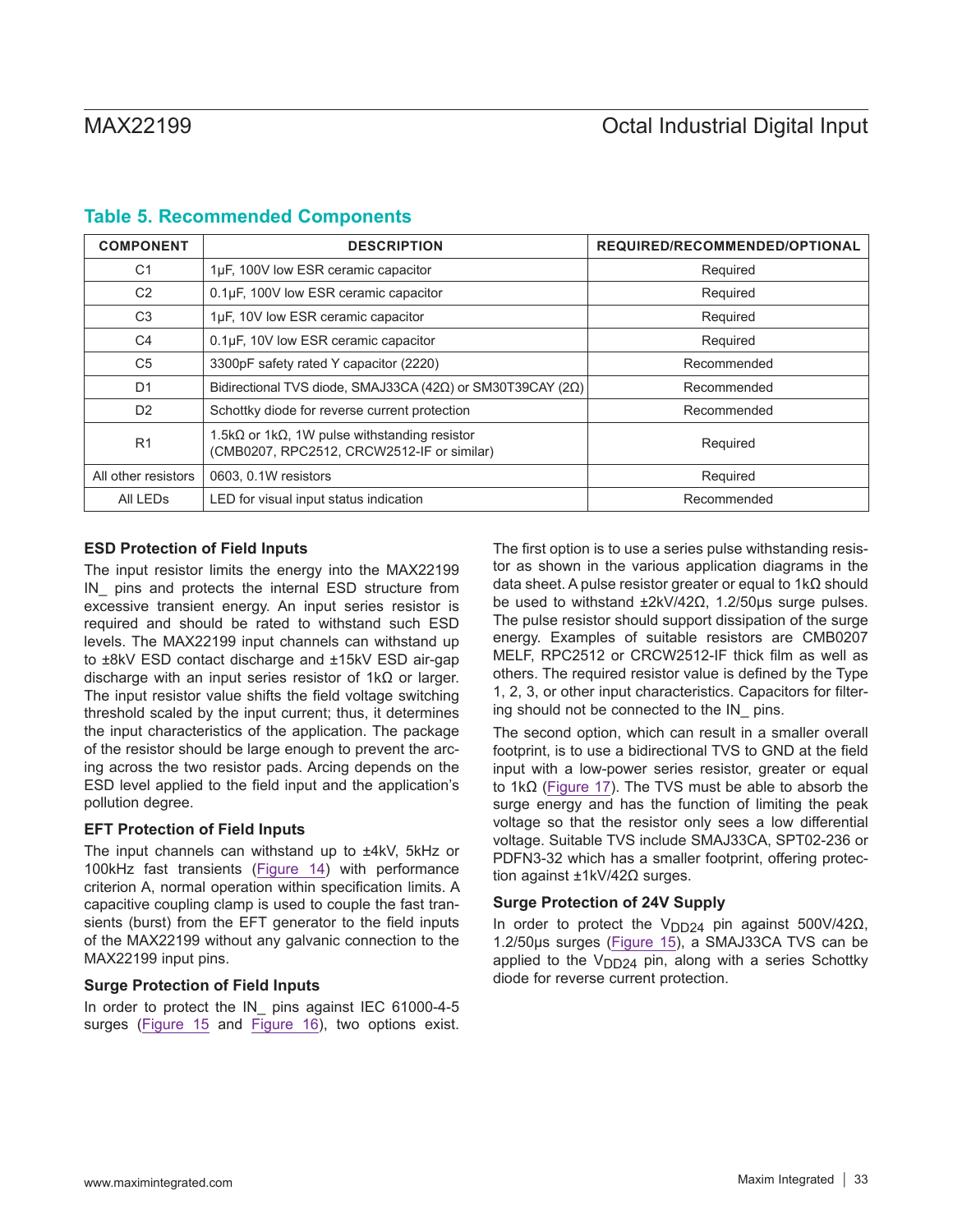# MAX22199 Octal Industrial Digital Input







<span id="page-33-1"></span>

*Figure 14. Electrical Fast Transient/Burst Waveform*

# <span id="page-33-0"></span>**Table 6. Transient Immunity Test Results**

| <b>TEST</b>                                            |                    | <b>RESULT</b> |
|--------------------------------------------------------|--------------------|---------------|
| IEC 61000-4-2 Electrostatic Discharge (ESD)            | <b>Contact ESD</b> | ±8kV          |
|                                                        | Air-Gap ESD        | ±15kV         |
| IEC 61000-4-4 Electrical Fast Transient/Burst (EFT)    | Input Line         | ±4kV          |
| IEC 61000-4-5 Surge Immunity $(1.2/50\mu s, 42\Omega)$ | Line-to-Ground     | ±2kV          |
|                                                        | Line-to-Line       | ±2kV          |
|                                                        | Power Supply       | ±500V         |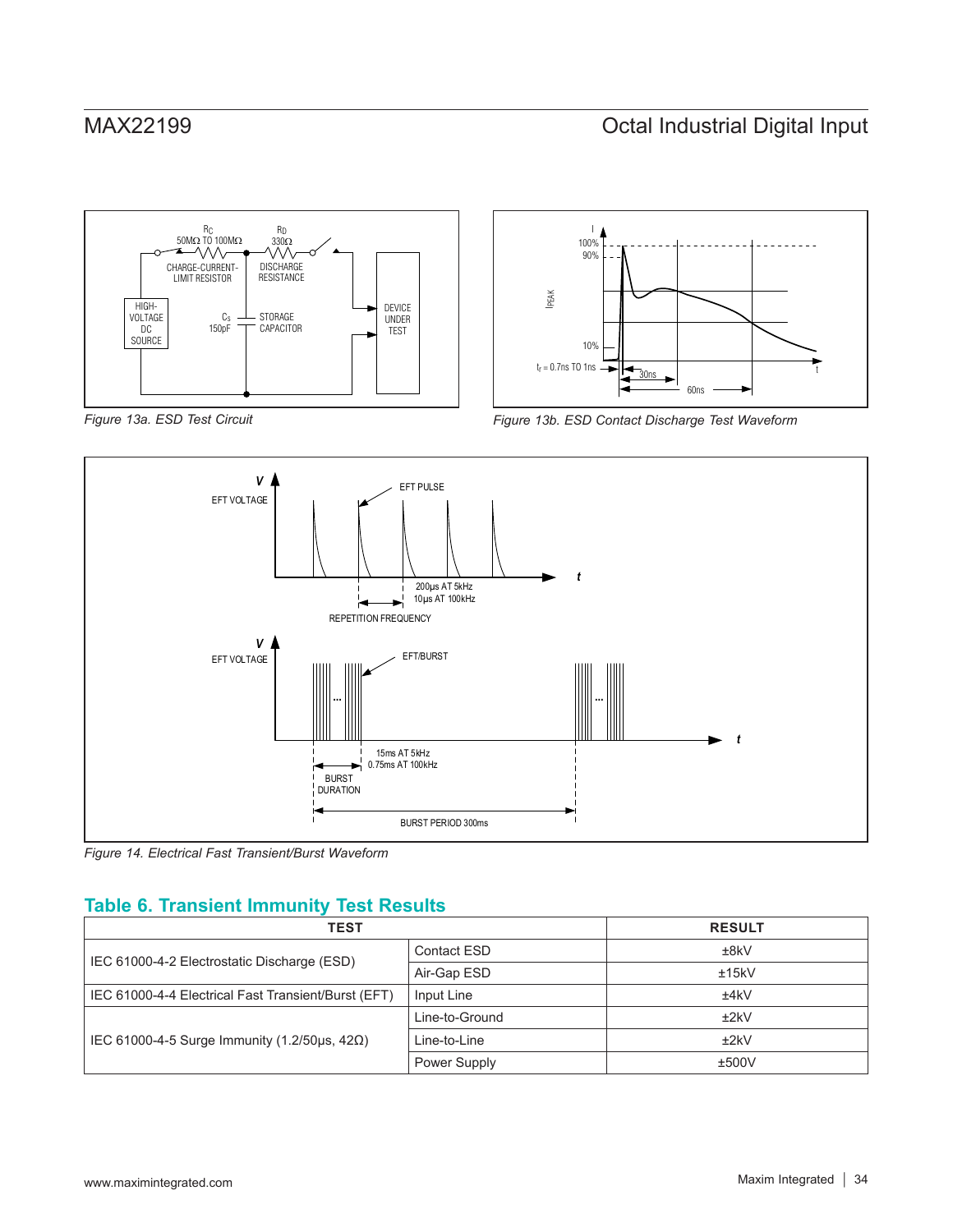<span id="page-34-0"></span>

*Figure 15. 1.2/50µs Surge Voltage Waveform*

<span id="page-34-1"></span>

*Figure 16. Surge Testing Methods*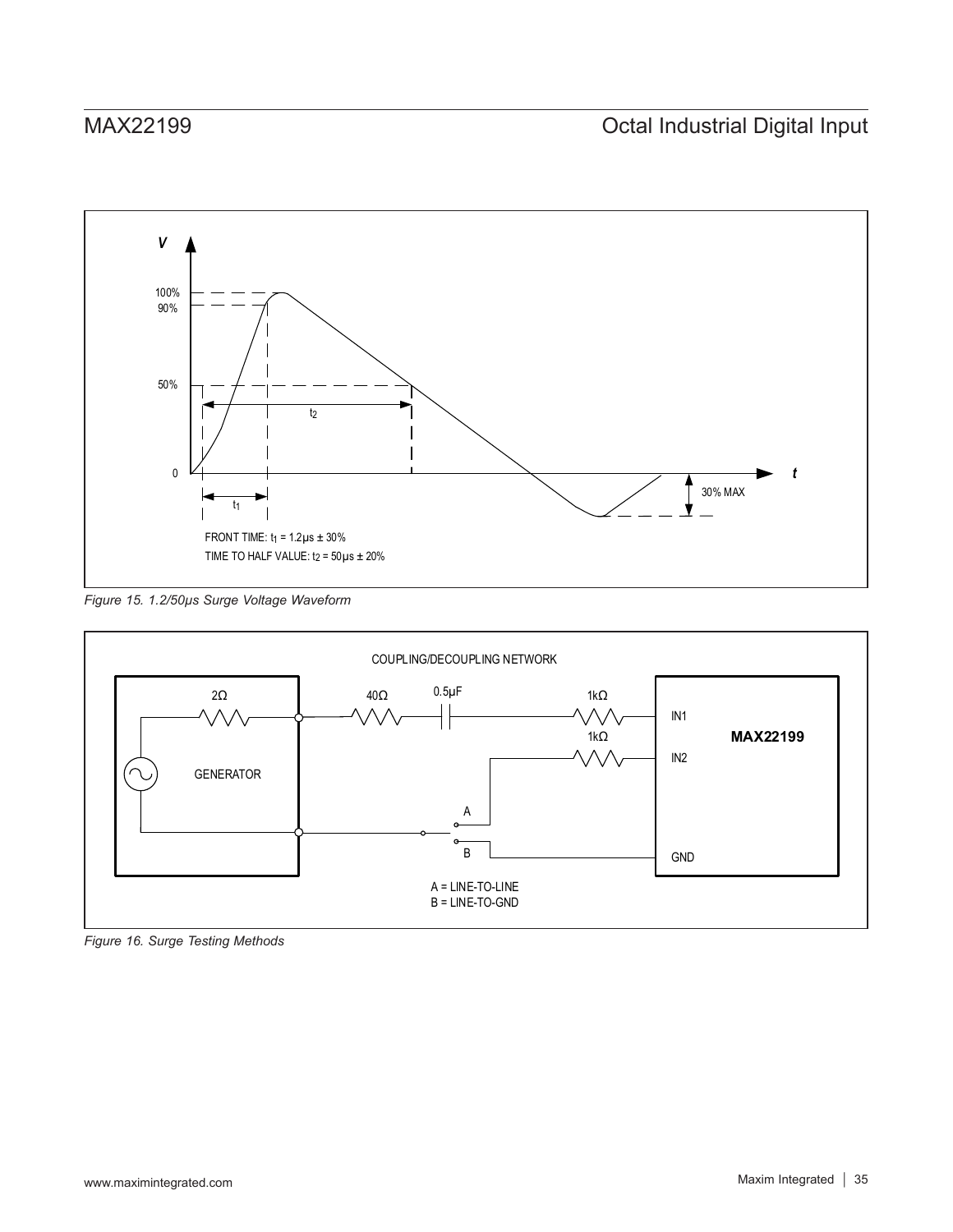<span id="page-35-1"></span>

*Figure 17. MAX22199 Input Surge Protection with TVS*

# <span id="page-35-0"></span>**Ordering Information Chip Information**

| <b>PART NUMBER</b> | <b>TEMP RANGE</b>                     | <b>PIN-PACKAGE</b> |  |
|--------------------|---------------------------------------|--------------------|--|
| MAX22199ATJ+       | -40 $^{\circ}$ C to +125 $^{\circ}$ C | 32-TOFN            |  |
| MAX22199AT.J+T     | -40 $^{\circ}$ C to +125 $^{\circ}$ C | 32-TOFN            |  |

*+Denotes a lead(Pb)-free/RoHS-compliant package.*

*T = Tape and reel.*

PROCESS: BiCMOS